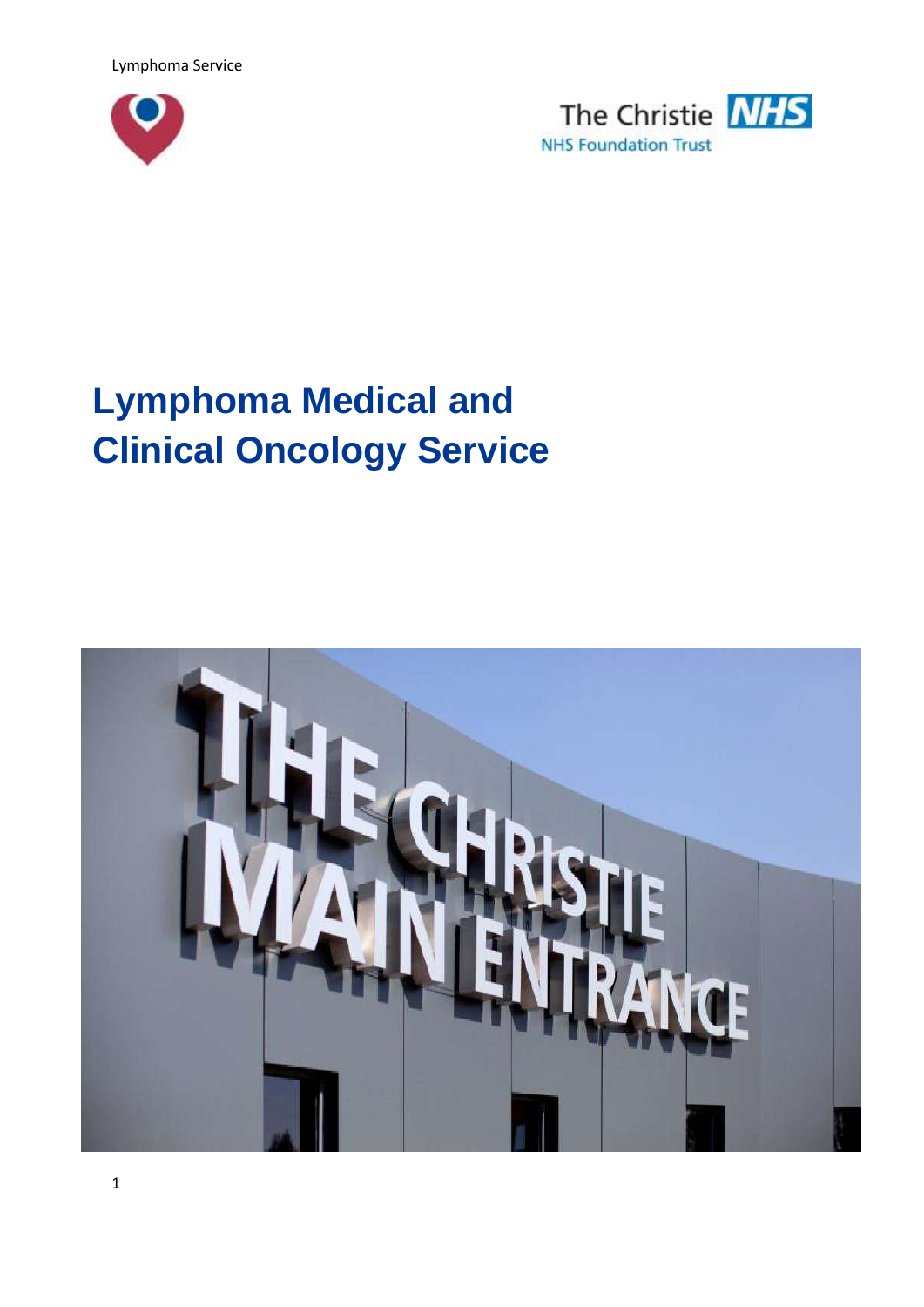



## **Operational Structure**

The lymphoma service at The Christie is led by two medical oncologists (John Radford, Kim Linton) and four clinical oncologists (Tim Illidge, Richard Cowan, Maggie Harris and Ed Smith). A fifth clinical oncologist (Clara Chan) has recently been appointed and commences in March 2015. Drs Adrian Bloor and Eileen Parry are integral members of the team for the provision of haematopoetic stem cell transplant services and cutaneous lymphoma dermatology expertise respectively. The Group works closely with Young Oncology Unit for management of TYA patients.

Referrals for specialist treatment and/or second opinions come from the Greater Manchester area (70%) and elsewhere in the UK (30%). Cases are reviewed through three multi-disciplinary team meetings, a weekly Southern Sector MDT serving The Christie, UHSM, Stepping Hill, Macclesfield and Tameside), a weekly Central Sector MDT serving CMFT, Trafford and Tameside) and a fortnightly North West Sector MDT serving Salford, Bolton and Wigan. MDTs provide radiotherapy services, transplant opinions and specialist expertise in systemic therapy including the opportunity for patients to participate in clinical trials. MH and TI also participate in the fortnightly Pennine Acute MDT.

There are ten lymphoma outpatient clinics per week at The Christie, providing patients with

world leading lymphoma treatments and access to one of the largest clinical trial portfolios in the UK. Peripheral clinics are held at Wigan and Tameside, working alongside local haematologists and specialist nurses to deliver systemic therapy locally (The Royal Albert Edward Infirmary for Wigan patients), or in preparation for treatment at The Christie/CMFT (Tameside patients). The supra-regional cutaneous lymphoma service is delivered by The Christie in collaboration with Salford NHS Trust and includes twice monthly clinics and MDT meetings with input from specialised dermatology and haematopathology services. The Manchester Cutaneous Lymphoma service is the second largest in the UK providing specialist therapy including Total Skin Electron Beam Therapy (TSEBT) and Extracorporeal photophoresis (ECP).

#### **Personnel**

| <b>Consultants</b><br><b>Lymphoma DG</b> | Prof John Radford<br>(JR) (Chair<br>Lymphoma DG)               |
|------------------------------------------|----------------------------------------------------------------|
|                                          | Prof Tim Illidge (TI)                                          |
|                                          | <b>Prof Richard Cowan</b><br>(RC) (Cutaneous<br>Lymphoma Lead) |
|                                          | Dr Kim Linton (KL)                                             |
|                                          | Dr Maggie Harris                                               |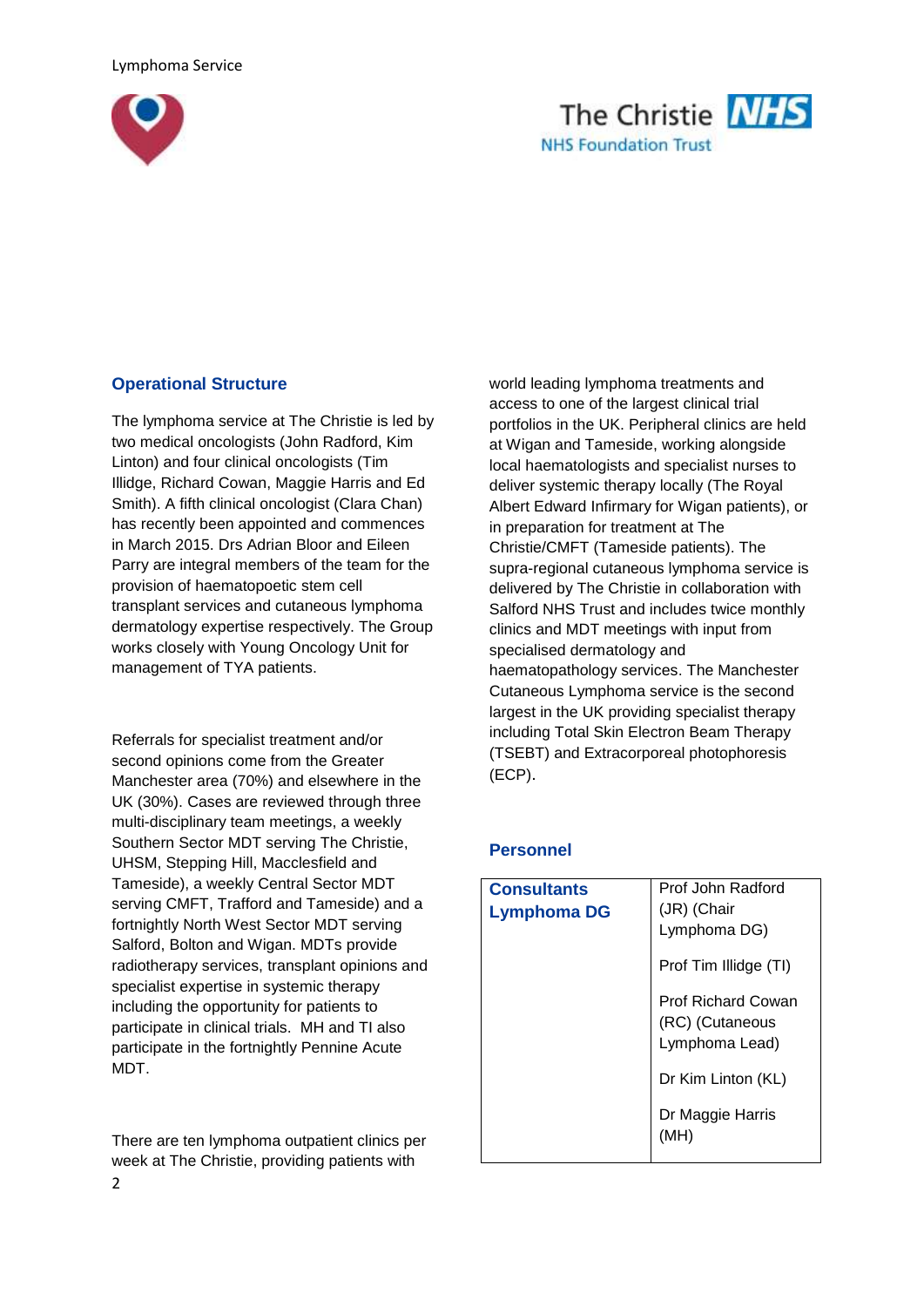



|                          | Dr Ed Smith (ES)                   |
|--------------------------|------------------------------------|
|                          | (TYA Clinical Lead)                |
|                          |                                    |
|                          | Dr Clara Chan (CC)                 |
| <b>Affiliated</b>        | Dr Adrian Bloor (AB)               |
| <b>Consultants</b>       | (Haematology                       |
|                          | <b>Transplant Service)</b>         |
|                          |                                    |
|                          | Dr Eileen Parry (EP)               |
|                          | (Cutaneous                         |
|                          | Lymphoma Service)                  |
| <b>Clinical Research</b> | Dr Adam Gibb (AG)                  |
| <b>Fellow</b>            |                                    |
|                          |                                    |
| <b>Radiology</b>         | Dr Ben Taylor (BT)                 |
|                          | Dr Rhidian Bramley                 |
|                          | (RB)                               |
|                          |                                    |
|                          | Dr Soo Mak (SM)                    |
|                          |                                    |
|                          | Dr Fenella Wong                    |
|                          | (FW)                               |
| <b>Pathology</b>         | Dr Lia Menasce (LM)                |
|                          |                                    |
|                          | Dr Patrick Shenjere                |
|                          | (PS)                               |
| <b>Pharmacy</b>          | Sue Stent (SS)                     |
|                          |                                    |
| <b>Nurse Clinician</b>   | Valerie Good (VG)                  |
|                          |                                    |
| <b>Clinical Nurse</b>    | Jane Gibson (JG)                   |
| <b>Specialist</b>        |                                    |
| <b>Research Nurses</b>   |                                    |
|                          | Susan Neeson (SN)<br>(Team Leader) |
|                          |                                    |

|                       | Susanne Allibone<br>(SA) |
|-----------------------|--------------------------|
|                       | Caroline Hamer (CH)      |
|                       | Andrea Whitmore<br>(AW)  |
|                       | Joanna Dash (JD)         |
|                       | Susanna Smith (SS)       |
|                       |                          |
| <b>Clinical Trial</b> | Clare Day (Team          |
| <b>Administrators</b> | Leader)                  |
|                       | Juliet Harris (JH)       |
|                       | Bethany Hiron (BH)       |
|                       | Tanya Massey (TM)        |
|                       | Catherine Stone (CS)     |

# **Activity**

The lymphoma team accepts approximately 220 new referrals per year at The Christie site. In 2014, 414 cases were discussed at the Christie-led South Sector MDT, including 282 patients with newly diagnosed, untreated lymphoma. A further 40 patients with cutaneous T cell lymphoma were discussed at a dedicated cutaneous lymphoma MDT. A breakdown of all cases (635) discussed at the South Sector MDT in the two year period from Mar 2013 to Feb 2015 is shown below: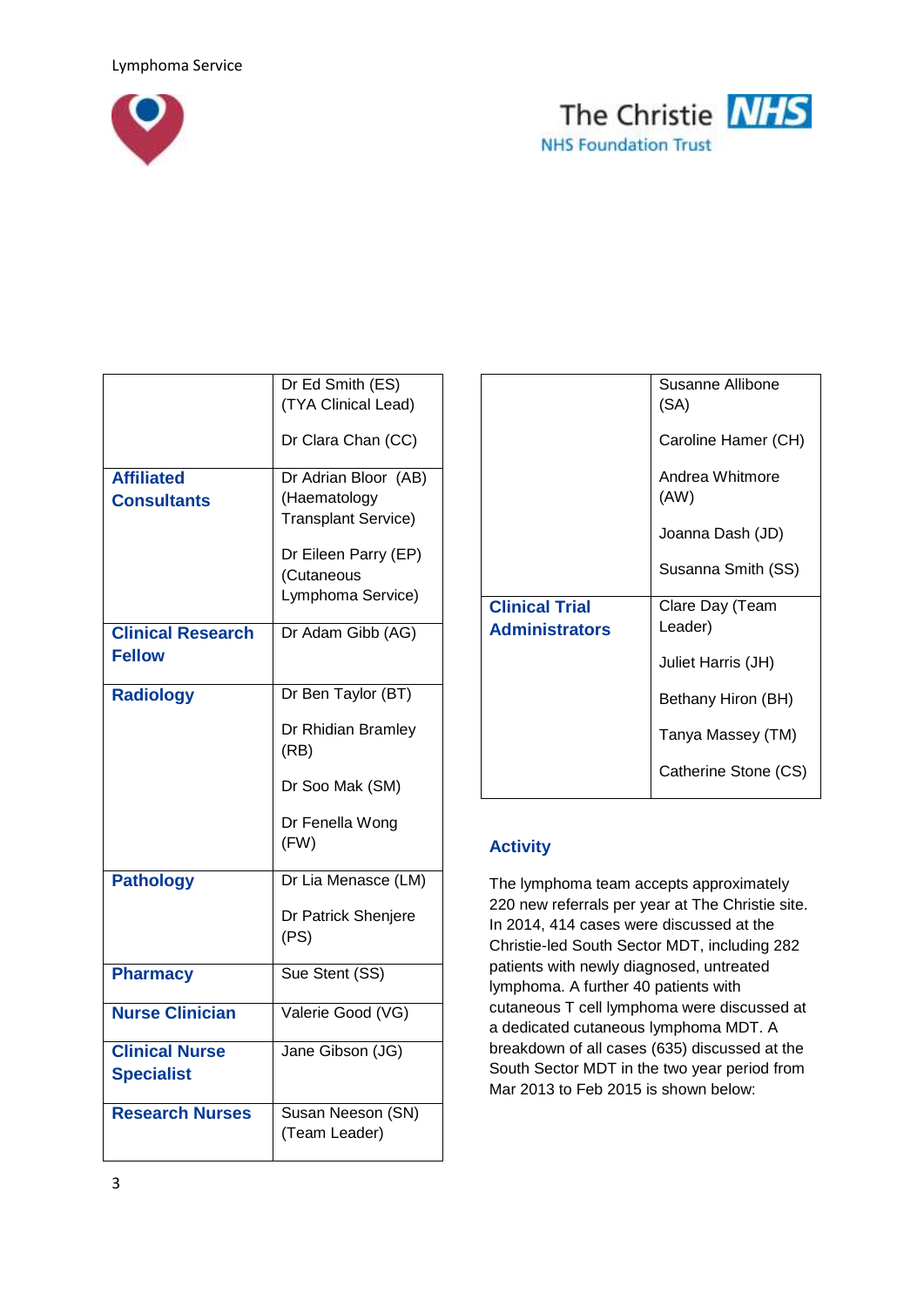



| <b>Diagnosis</b>                                                                                                                                                                                                                                                                           |                | <b>Treatment</b><br>status |                         | <b>Treatment Intent</b> |           | Total (%)  |
|--------------------------------------------------------------------------------------------------------------------------------------------------------------------------------------------------------------------------------------------------------------------------------------------|----------------|----------------------------|-------------------------|-------------------------|-----------|------------|
|                                                                                                                                                                                                                                                                                            | No previous Rx | Post Rx                    | Curative                | Palliative              | Uncertain |            |
| <b>DLBCL</b>                                                                                                                                                                                                                                                                               | 115            | 94                         | 115                     | 29                      | 65        | 209 (32.9) |
| FL                                                                                                                                                                                                                                                                                         | 57             | 45                         | 11                      | 34                      | 26        | 102 (16.1) |
| Classical HL                                                                                                                                                                                                                                                                               | 49             | 47                         | 67                      | 0                       | 3         | 96 (15.1)  |
| Other low grade B-<br><b>NHL</b>                                                                                                                                                                                                                                                           | 35             | 14                         | 9                       | 17                      | 12        | 49 (7.7)   |
| <b>PTCL</b>                                                                                                                                                                                                                                                                                | 13             | 12                         | 14                      | 3                       | 3         | 25 (3.9)   |
| Mantle cell                                                                                                                                                                                                                                                                                | 8              | 13                         | $\mathbf{1}$            | 5                       | 6         | 21 (3.3)   |
| Other high grade<br><b>B-NHL</b>                                                                                                                                                                                                                                                           | 13             | 8                          | 10                      | 3                       | 0         | 21 (3.3)   |
| Cut T cell                                                                                                                                                                                                                                                                                 | 13             | 6                          | $\overline{1}$          | 4                       | 3         | 19 (3.0)   |
| Nodular LP HL                                                                                                                                                                                                                                                                              | 12             | $\overline{7}$             | 14                      | $\mathbf 0$             | 0         | 19 (3.0)   |
| <b>CLL</b>                                                                                                                                                                                                                                                                                 | 5              | 9                          | $\overline{2}$          | 4                       | 3         | 14 (2.2)   |
| Benign<br>lymphoprolif-<br>erative                                                                                                                                                                                                                                                         | $\overline{7}$ | $\mathbf 0$                | $\overline{\mathbf{4}}$ | $\mathbf 0$             | 0         | 7 (1.1)    |
| Other                                                                                                                                                                                                                                                                                      | 5              | 11                         | 3                       | $\overline{1}$          | 5         | 16 (2.5)   |
| Diagnosis awaited                                                                                                                                                                                                                                                                          | 16             | 20                         | 8                       | 4                       | 5         | 36 (5.7)   |
| N/A                                                                                                                                                                                                                                                                                        | 1              | 0                          | 0                       | 0                       | 0         | 1 (0.2)    |
| Total                                                                                                                                                                                                                                                                                      | 349            | 286                        | 259                     | 170                     | 206       | 635 (100)  |
| DLBCL - diffuse large B-cell lymphoma; FL - follicular lymphoma; HL -<br>Hodgkin lymphoma; N-NHL - B-cell non-Hodgkin lymphoma; PTCL -<br><b>4</b><br>peripheral T-cell lymphoma; Cut – cutaneous; LP – lymphocyte<br>predominant; CLL - chronic lymphatic leukaemia; N/A - not applicable |                |                            |                         |                         |           |            |

#### **Service Development 2013/14**

Key achievements in 2013/14 included;

- **New PCNSL referral pathway**; links and a specialist referral pathway from SFRT to The Christie were established with neurooncology specialist nursing and allied health professional teams to improve communication and care delivered to patients diagnosed with primary central nervous system lymphoma (PCNSL); this new referral pathway helped implement a new standard of care for patients with PCNSL and resulted in unprecedented recruitment to a phase 3 international clinical trial in previously untreated PCNSL (co-authorship on abstract submitted to 2015 International Conference in Malignant Lymphoma).
- **Improved patient access to novel treatments**; the lymphoma team plays a leading role in the clinical investigation of novel therapies within clinical trials, and in making new treatment available to patients through applications to the National Cancer Drugs Fund and compassionate access programmes. In 2014, 79 lymphoma patients received approval for treatment funded by the National Cancer Drugs Fund.
- **Managed local follow-up for long term survivors of cancer (ADAPT)**; this CQUIN project was developed for patients with HL and DLBCL likely to be cured 5 years after treatment and for whom followup with their GPs is appropriate. GPs and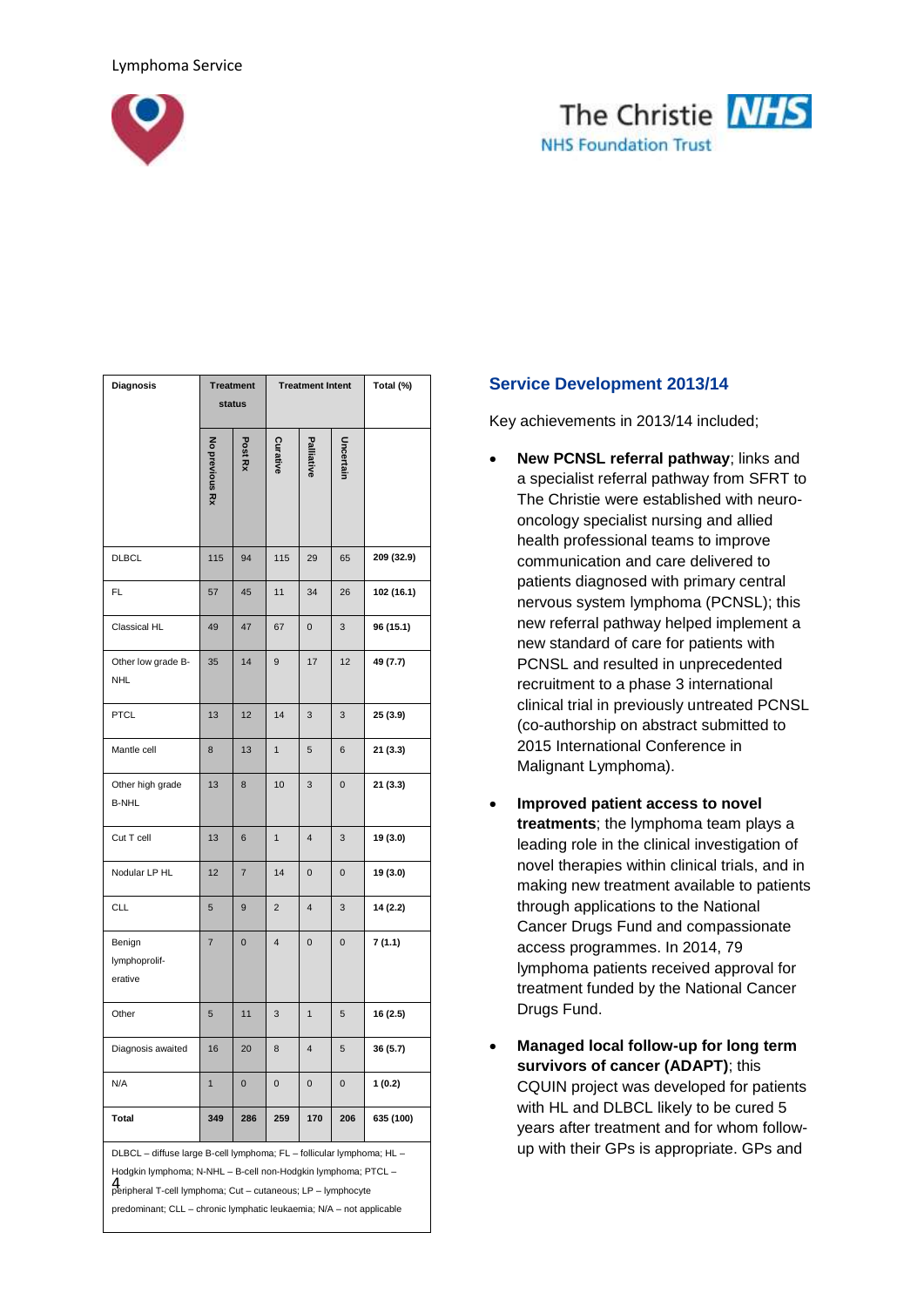



patients receive treatment summaries and individualised advice on management of potential late effects. Following a successful pilot in 25 lymphoma survivors, roll-out to 500 patients is underway. This initiative will free up 500 clinic appointments per year and save an estimated 2000 patient hours with associated savings in transport costs and impact on employment and family life. The involvement of our nurse clinician (VG) was a pivotal factor in the success of this project.

- **Breast screening after radiotherapy database (BARD);** in this project a national database comprising all women (n=9200) at increased risk of breast cancer as a result of radiotherapy under the age of 36 is being established and hosted in Manchester. The lymphoma team is working closely with experts in breast cancer, epidemiology, screening, colleagues at the NHS breast screening programme and patient representatives, and funding has been provided by Teenage Cancer Trust. BARD will transform breast screening for this group of women and make sure appointments are provided in a timely way to avoid the current frustrations associated with nonarrival of appointments and improve the efficiency/effectiveness of the programme.
- **Website development;** the lymphoma team is developing a bespoke lymphoma website to provide information for patients and professionals about the services they offer, available clinical trials, recent

research findings and the national/international work undertaken by Lymphoma Group members. This work is funded by an educational grant of £3k awarded by Takeda and lymphoma group charitable and commercial funds.

- **Update of the Lymphoma Group MDT Charter;** the objectives and organisational aspects of the Lymphoma MDT meeting was revised and updated in June 2014.
- **Updated Radiotherapy Service**; in 2014, a new document updating the entire lymphoma radiotherapy practice was produced, in line with recent published evidence.
- **Total Skin Electron Beam therapy (TSEBT);** Manchester is one of only a handful of centres in the UK offering TSEBT for patients with cutaneous lymphoma. In 2014, the team modified their protocols as a UK initiative in line with recently published data.
- **Cutaneous Lymphoma;** the care provided to patients with advanced cutaneous lymphoma has been enhanced by the inclusion of the newly appointed tissue viability nurse within the Manchester Cutaneous Lymphoma Service.
- **The lymphoma service at Wigan** will be enhanced by the appointment of a new Consultant in Clinical Oncology (CC) starting on 1st March 2015. A purpose built oncology department will be opened on the Wigan Infirmary site within a few months offering comprehensive outpatient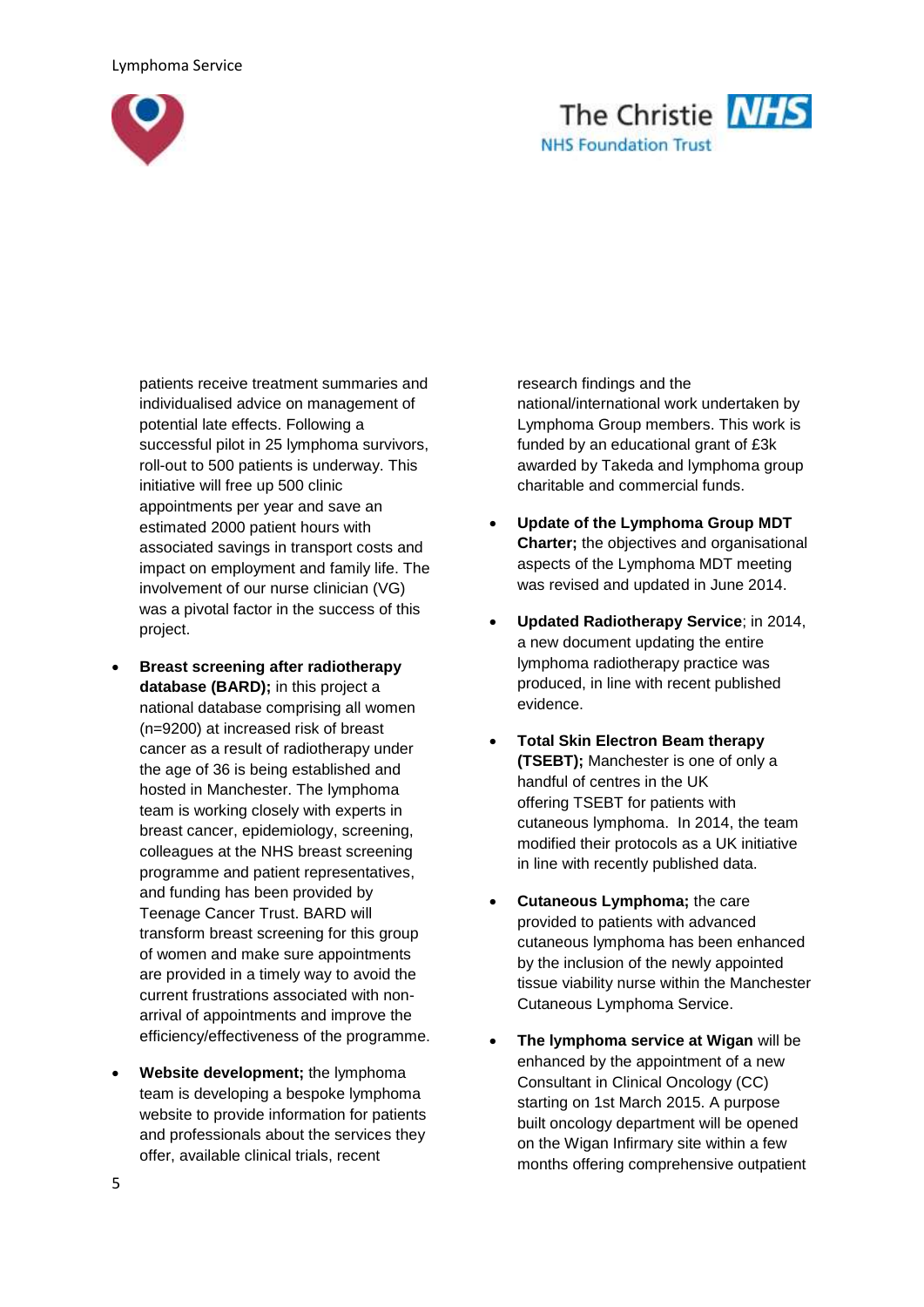



and chemotherapy services for lymphoma patients in collaboration with The Christie.

- **Survivorship Programme in TYA population and Treatment Summary and Care Plan (TSCP) for TYA patients;**  two programmes developed by the Lymphoma team were adopted by the Teenage Cancer Trust in 2014 for national roll-out. The Christie hosted the first 'TCT' badged course in Autumn 2014; the majority of attendees were lymphoma patients.
- **The Proton Therapy Programme;** the lymphoma team has been instrumental in developing proton therapy. The programme is awaiting a final decision from the Treasury and will likely form the basis of the national radiotherapy dataset, including standard radiotherapy.

#### **Patient satisfaction**

Results of patient satisfaction surveys conducted in the outpatient department by our clinical nurse specialist (JG) in 2010 and 2013 indicate consistently high levels of patient confidence in the team and satisfaction across a range of services. A summary of results is shown in the following table:

| Question                                              | 2010<br>(%)     | 2013<br>(%) |
|-------------------------------------------------------|-----------------|-------------|
| General                                               |                 |             |
| Introduction made                                     | 100             | 100         |
| Purpose of consultation<br>discussed                  | 100             | 100         |
| Treated with respect/dignity                          | 96              | 98          |
| Enough privacy during<br>examination                  | $\overline{94}$ | 98          |
| Enough privacy during discussion                      | 96              | 98          |
| Appointment frequency adequate                        | 89              | 96          |
| Consultation length adequate                          | 95              | 70          |
| Patient confidence and trust in the<br>team           | 96              | 87          |
| Consistent team approach                              | 96              | 98          |
| Communication, information and involvement in<br>care |                 |             |
| Patient understanding of<br>condition/treatment       | 98              | 100         |
| Patient understanding of answers<br>to questions      | 91              | 93          |
| Patient involvement in treatment<br>decisions         | 96              | 95          |
| Patient views taken into account                      | 91              | 92          |
| Family/friends involvement in                         | 85              | 83          |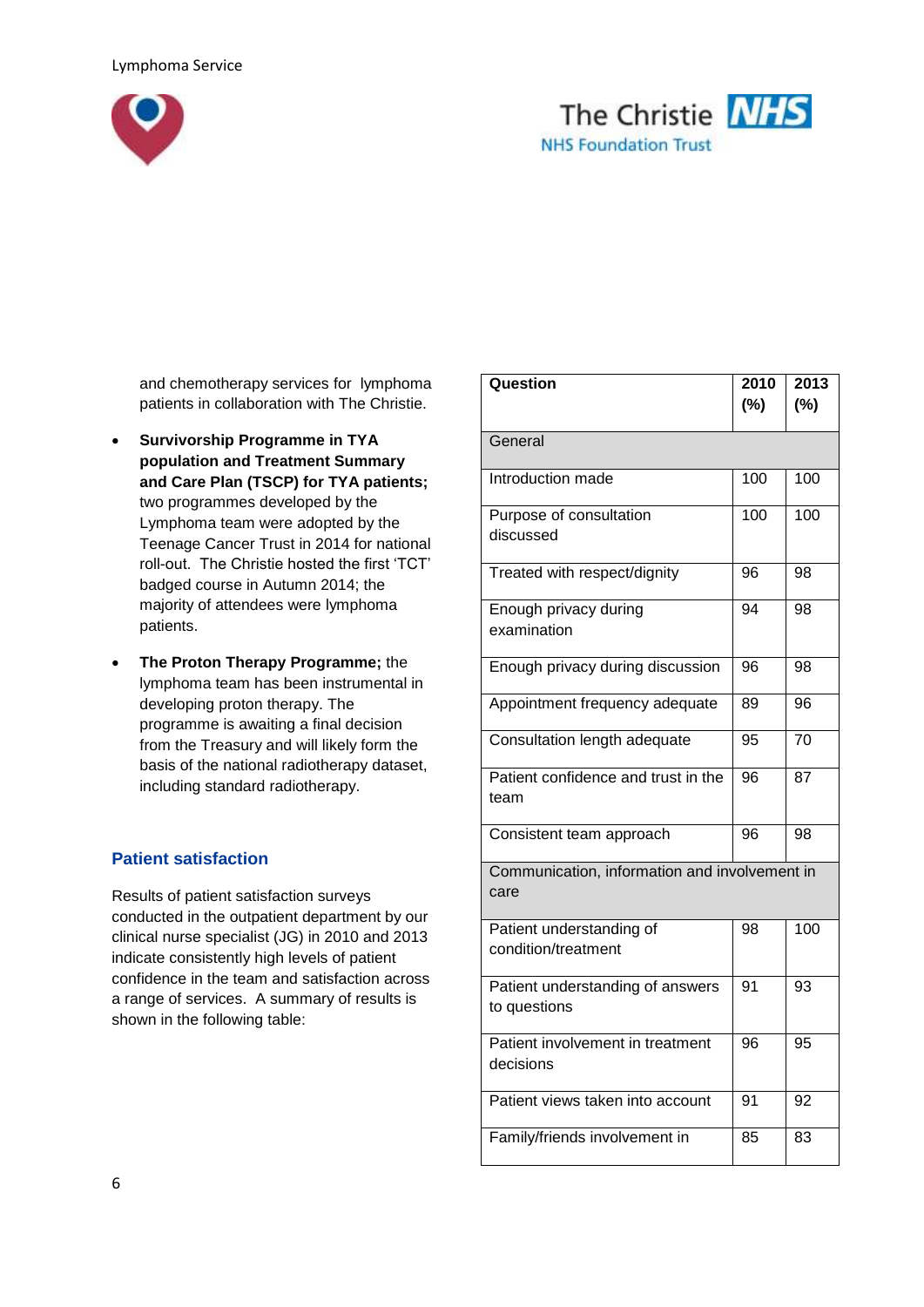



| treatment plans                                     |     |     |
|-----------------------------------------------------|-----|-----|
| Patients received info pack                         | 96  | 96  |
| Info pack was helpful                               | 100 | 96  |
| Information on treatment side<br>effects adequate   | 100 | 98  |
| Patient understanding post<br>treatment             | 91  | 98  |
| Right amount of information given<br>post treatment | 80  | 89  |
| <b>Clinical trial discussed</b>                     | 54  | 63  |
| Comms with GP Satisfactory                          | 68  | 64  |
| Unable to comment                                   |     | 3   |
| % patients who would like copies<br>of letters      |     | 66  |
| Support needs and provision                         |     |     |
| Patients ever needing emotional<br>support          | 38  | 32  |
| Patients needing emotional<br>support from CH       |     | 27  |
| Adequate emotional support<br>provided              |     | 69  |
| Patients had contact with<br>lymphoma CNS           |     | 77  |
| CNS was helpful                                     |     | 100 |

| Financial support offered                  | 35 | 29 |
|--------------------------------------------|----|----|
| not offered but would<br>have been helpful | 21 | 17 |
| Social support offered                     | 21 | 19 |
| not offered but would<br>have been helpful | 4  | 9  |
| Community support offered                  | 31 | 28 |
| not offered but would<br>have been helpful | 5  | 16 |

#### **Outcomes**

At this time, outcome data collected on the clinical web portal is only available for two years, which is too short for assessing survival in the majority of lymphoma subtypes. A proposal to appoint a data manager for retrospective (pre-CWP) collection of outcome data for common lymphoma subtypes has been raised and will be considered by the lymphoma group at a forthcoming meeting.

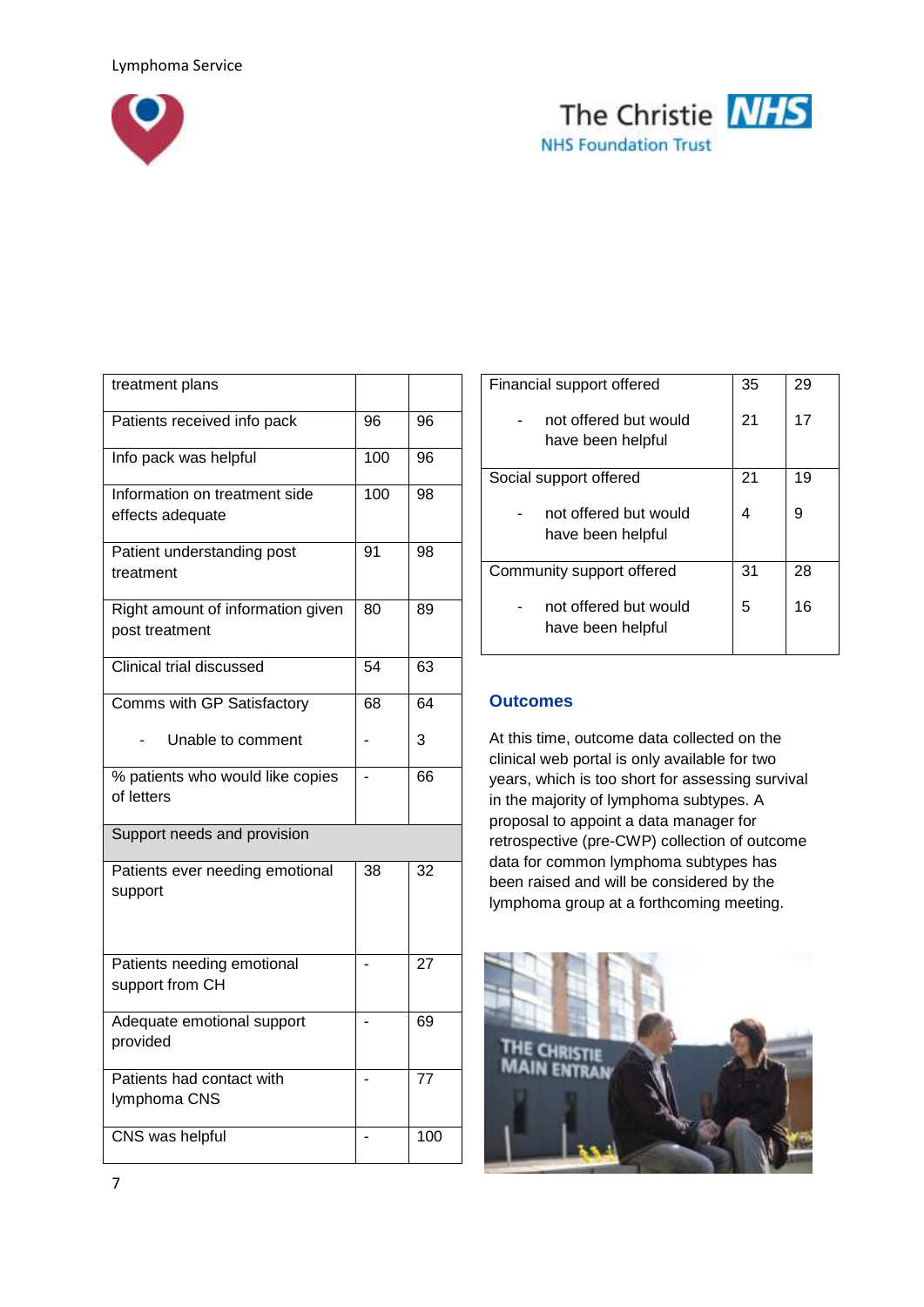



## **Peer Reviewed Publications 2013/14**

#### **2014**

1. Swerdlow AJ, Cooke R, Bates A, Cunningham D, Falk SJ, Gilson D, Hancock BW,

Harris SJ, Horwich A, Hoskin PJ, Linch DC, Lister A, Lucraft HH, Radford J, Stevens AM, Syndikus I, Williams MV; England and Wales Hodgkin Lymphoma Follow-up

Group. Risk of premature menopause after treatment for Hodgkin's lymphoma. J Natl Cancer Inst. 2014 Aug 19;106(9).

2. Illidge TM, Mayes S, Pettengell R, Bates AT, Bayne M, Radford JA, Ryder WD, Le

Gouill S, Jardin F, Tipping J, Zivanovic M, Kraeber-Bodere F, Bardies M, Bodet-Milin C, Malek E, Huglo D, Morschhauser F. Fractionated <sup>90</sup>Y-ibritumomab tiuxetan radioimmunotherapy as an initial therapy of follicular lymphoma: an international phase II study in patients requiring treatment according to GELF/BNLI criteria. J Clin Oncol. 2014 Jan 20;32(3):212-8.

3. Cove-Smith L, Woodhouse N, Hargreaves A, Kirk J, Smith S, Price SA, Galvin M,

Betts CJ, Brocklehurst S, Backen A, Radford J, Linton K, Roberts RA, Schmitt M,

Dive C, Tugwood JD, Hockings PD, Mellor HR. An integrated characterization of serological, pathological, and functional events in doxorubicin-induced cardiotoxicity. Toxicol Sci. 2014 Jul;140(1):3-15.

4. Govi S, Christie D, Mappa S, Marturano E, Bruno-Ventre M, Messina C, Medina

EA, Porter D, Radford J, Heo DS, Park Y, Pro B, Jayamohan J, Pavlakis N, Zucca E,

Gospodarowicz M, Ferreri AJ; International Extranodal Lymphoma Study Group. The clinical features, management and prognosis of primary and secondary indolent lymphoma of the bone: a retrospective study of the International Extranodal Lymphoma Study Group (IELSG #14 study). Leuk Lymphoma. 2014 Aug;55(8):1796-9.

5. Messina C, Ferreri AJ, Govi S, Bruno-Ventre M, Gracia Medina EA, Porter D,

Radford J, Heo DS, Park HY, Pro B, Jayamohan J, Visco C, Scarfò L, Zucca E,

Gospodarowicz M, Christie D; International Extranodal Lymphoma Study Group (I.E.L.S.G.). Clinical features, management and prognosis of multifocal primary bone lymphoma: a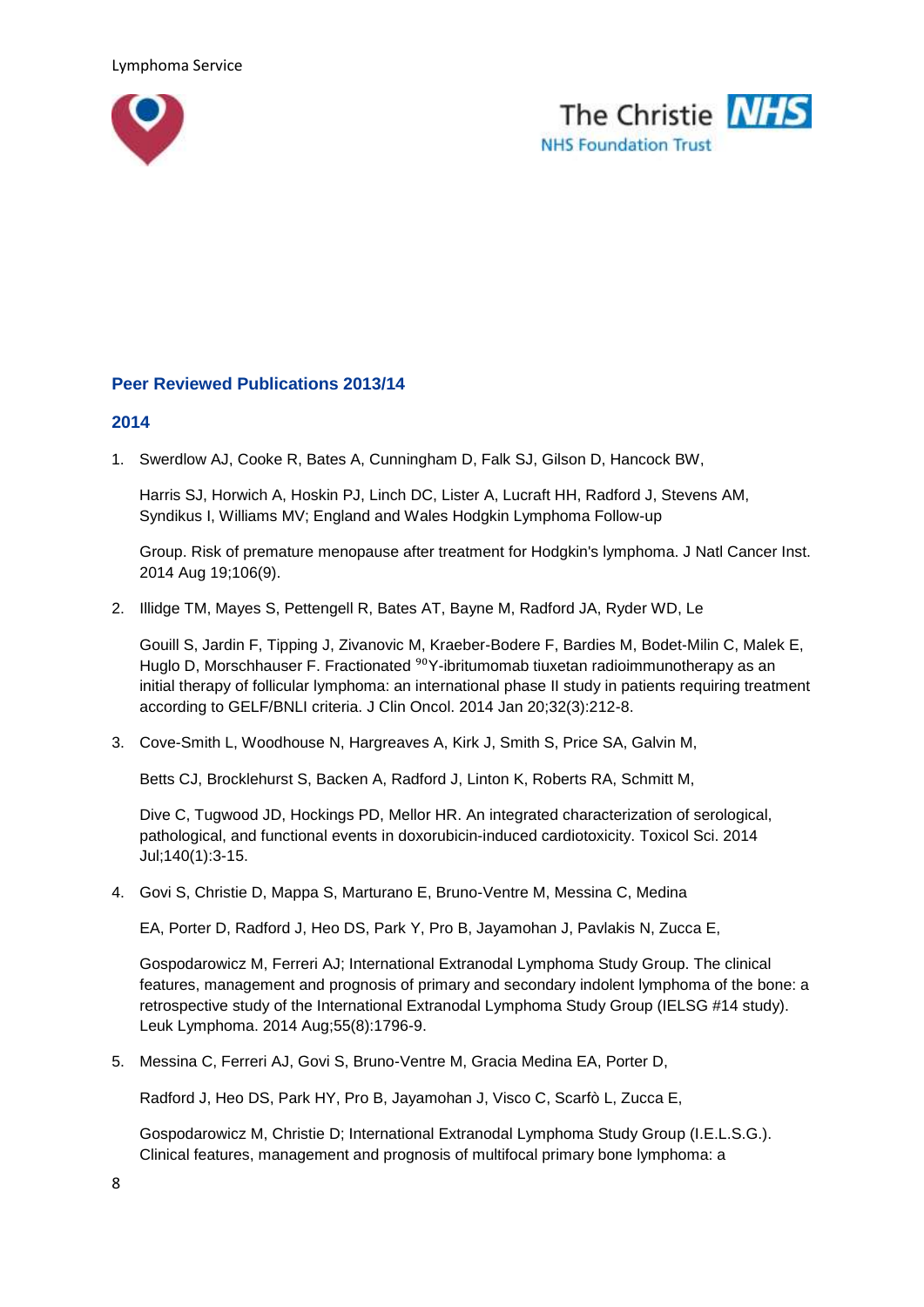



retrospective study of the international extranodal lymphoma study group (the IELSG 14 study). Br J Haematol. 2014 Mar;164(6):834-40.

6. Bruno Ventre M, Ferreri AJ, Gospodarowicz M, Govi S, Messina C, Porter D, Radford J, Heo DS, Park Y, Martinelli G, Taylor E, Lucraft H, Hong A, Scarfò L,

Zucca E, Christie D; International Extranodal Lymphoma Study Group. Clinical

features, management, and prognosis of an international series of 161 patients

with limited-stage diffuse large B-cell lymphoma of the bone (the IELSG-14

study). Oncologist. 2014 Mar;19(3):291-8.

- 7. Govi S, Christie D, Messina C, Bruno Ventre M, Gracia Medina EA, Porter D, Radford J, Seog Heo D, Park Y, Martinelli G, Taylor E, Lucraft H, Ballova V, Zucca E, Gospodarowicz M, Ferreri AJ; International Extranodal Lymphoma Study Group (I.E.L.S.G.). The clinical features, management and prognostic effects of pathological fractures in a multicenter series of 373 patients with diffuse large B-cell lymphoma of the bone. Ann Oncol. 2014 Jan;25(1):176-81.
- 8. Swerdlow AJ, Cooke R, Bates A, Cunningham D, Falk SJ, Gilson D, Hancock BW,

Harris SJ, Horwich A, Hoskin PJ, Linch DC, Lister A, Lucraft HH, Radford J,

Stevens AM, Syndikus I, Williams MV; England and Wales Hodgkin Lymphoma Follow-up Group. Risk of premature menopause after treatment for Hodgkin's lymphoma. J Natl Cancer Inst. 2014 Aug 19;106(9). pii: dju207.

- 9. Hoppe R, Illidge T, Specht L, Vogelius I, Yahalom J. Comment on: "clinical features, management, and prognosis of an international series of 161 patients with limited-stage diffuse large B-cell lymphoma of the bone (the IELSG-14 Study)". Oncologist. 2014 Dec;19(12):1289.
- 10. Dovedi SJ, Adlard AL, Lipowska-Bhalla G, McKenna C, Jones S, Cheadle EJ,

Stratford IJ, Poon E, Morrow M, Stewart R, Jones H, Wilkinson RW, Honeychurch J,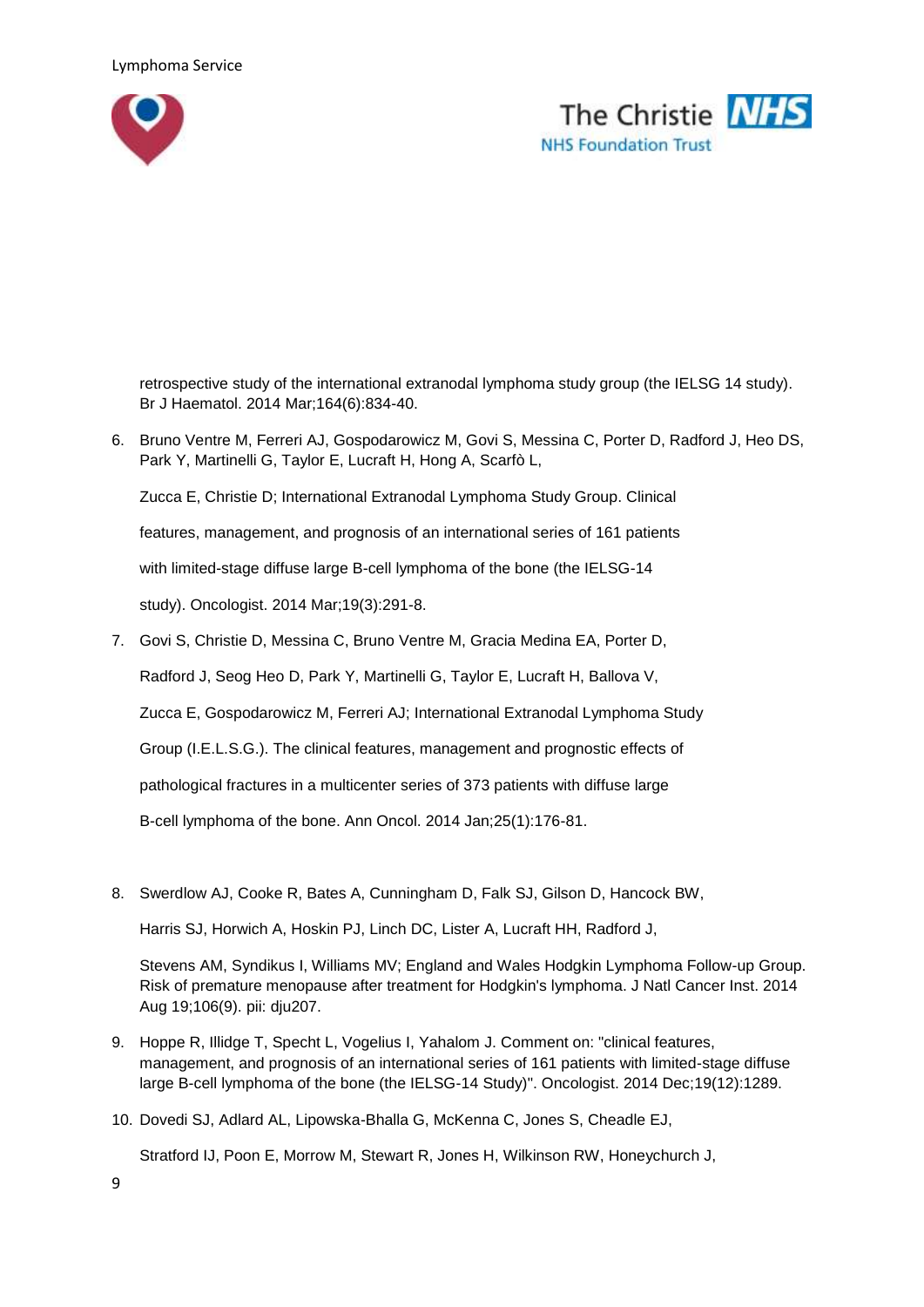



Illidge TM. Acquired resistance to fractionated radiotherapy can be overcome by concurrent PD-L1 blockade. Cancer Res. 2014 Oct 1;74(19):5458-68.

- 11. Illidge T, Cheadle EJ, Donaghy C, Honeychurch J. Update on obinutuzumab in the treatment of B-cell malignancies. Expert Opin Biol Ther. 2014 Oct;14(10):1507-17.
- 12. Fanale MA, Horwitz SM, Forero-Torres A, Bartlett NL, Advani RH, Pro B, Chen

RW, Davies A, Illidge T, Huebner D, Kennedy DA, Shustov AR. Brentuximab vedotin

in the front-line treatment of patients with CD30+ peripheral T-cell lymphomas: results of a phase I study. J Clin Oncol. 2014 Oct 1;32(28):3137-43.

13. Eichenauer DA, Engert A, André M, Federico M, Illidge T, Hutchings M, Ladetto M; ESMO Guidelines Working Group. Hodgkin's lymphoma: ESMO Clinical Practice Guidelines for diagnosis, treatment and follow-up. Ann Oncol. 2014 Sep;25 Suppl

3:iii70-5.

- 14. Dummer R, Duvic M, Scarisbrick J, Olsen EA, Rozati S, Eggmann N, Goldinger SM, Hutchinson K, Geskin L, Illidge TM, Giuliano E, Elder J, Kim YH. Final results of a multicenter phase II study of the purine nucleoside phosphorylase (PNP) inhibitor forodesine in patients with advanced cutaneous T-cell lymphomas (CTCL) (Mycosis fungoides and Sézary syndrome). Ann Oncol. 2014 Sep;25(9):1807-12.
- 15. Gisselbrecht C, Borchmann P, D'Amore F, Illidge TM, Zinzani PL. Challenging CD30-positive lymphomas--current challenges, new insights and future directions: joining a conversation on CD30+ lymphomas. Leuk Res. 2014 Sep;38(9):1003.
- 16. Adlard AL, Dovedi SJ, Telfer BA, Koga-Yamakawa E, Pollard C, Honeychurch J, Illidge TM, Murata M, Robinson DT, Jewsbury PJ, Wilkinson RW, Stratford IJ. A novel systemically administered Toll-like receptor 7 agonist potentiates the effect of ionizing radiation in murine solid tumor models. Int J Cancer. 2014 Aug 15;135(4):820-9.
- 17. Searle EJ, Illidge TM, Stratford IJ. Emerging opportunities for the combination of molecularly targeted drugs with radiotherapy. Clin Oncol (R Coll Radiol). 2014 May;26(5):266-76.
- 18. Illidge T, Specht L, Yahalom J, Aleman B, Berthelsen AK, Constine L, Dabaja B, Dharmarajan K, Ng A, Ricardi U, Wirth A; International Lymphoma Radiation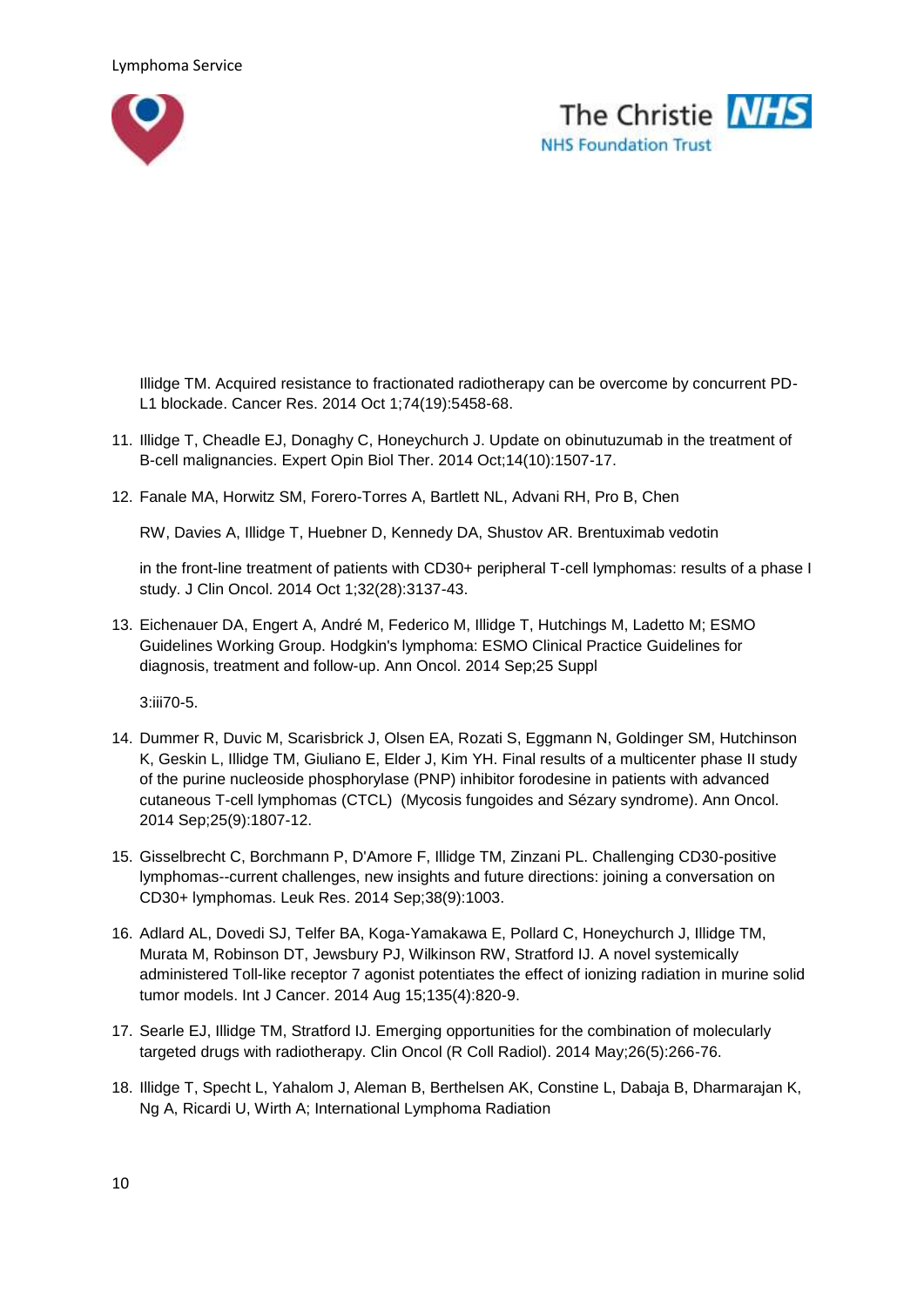



Oncology Group. Modern radiation therapy for nodal non-Hodgkin lymphoma target definition and dose guidelines from the International Lymphoma Radiation Oncology Group. Int J Radiat Oncol Biol Phys. 2014 May 1;89(1):49-58.

- 19. Hoskin PJ, Kirkwood AA, Popova B, Smith P, Robinson M, Gallop-Evans E, Coltart S, Illidge T, Madhavan K, Brammer C, Diez P, Jack A, Syndikus I. 4 Gy versus 24 Gy radiotherapy for patients with indolent lymphoma (FORT): a randomised phase 3 non-inferiority trial. Lancet Oncol. 2014 Apr;15(4):457-63.
- 20. Illidge T, Cheadle EJ, Donaghy C, Honeychurch J. Update on obinutuzumab in the

treatment of B-cell malignancies. Expert Opin Biol Ther. 2014 Oct;14(10):1507-17.

# **2013**

- 1. Gibb A, Greystoke A, Ranson M, Linton K, Neeson S, Hampson G, Illidge T, Smith E, Dive C, Pettitt A, Lister A, Johnson P, Radford J. A study to investigate dose escalation of doxorubicin in ABVD chemotherapy for Hodgkin lymphoma incorporating biomarkers of response and toxicity. Br J Cancer. 2013 Nov 12;109(10):2560-5.
- 2. Gibb A, Jones C, Bloor A, Kulkarni S, Illidge T, Linton K, Radford J. Brentuximab vedotin in refractory CD30+ lymphomas: a bridge to allogeneic transplantation in approximately one quarter of patients treated on a Named Patient Programme at a single UK center. Haematologica. 2013 Apr;98(4):611-4.
- 3. Cooke R, Jones ME, Cunningham D, Falk SJ, Gilson D, Hancock BW, Harris SJ, Horwich A, Hoskin PJ, Illidge T, Linch DC, Lister TA, Lucraft HH, Radford JA, Stevens AM, Syndikus I, Williams MV; England and Wales Hodgkin Lymphoma Follow-upGroup, Swerdlow AJ. Breast cancer risk following Hodgkin lymphoma radiotherapy in relation to menstrual and reproductive factors. Br J Cancer. 2013 Jun 11;108(11):2399-406. doi: 10.1038/bjc.2013.219. Epub 2013 May 7.
- 4. Sandison HE, Usher S, Karimiani EG, Ashton G, Menasce LP, Radford JA, Linton K, Byers RJ. PLK1 and YY1 interaction in follicular lymphoma is associated with unfavourable outcome. J Clin Pathol. 2013 Sep;66(9):764-7.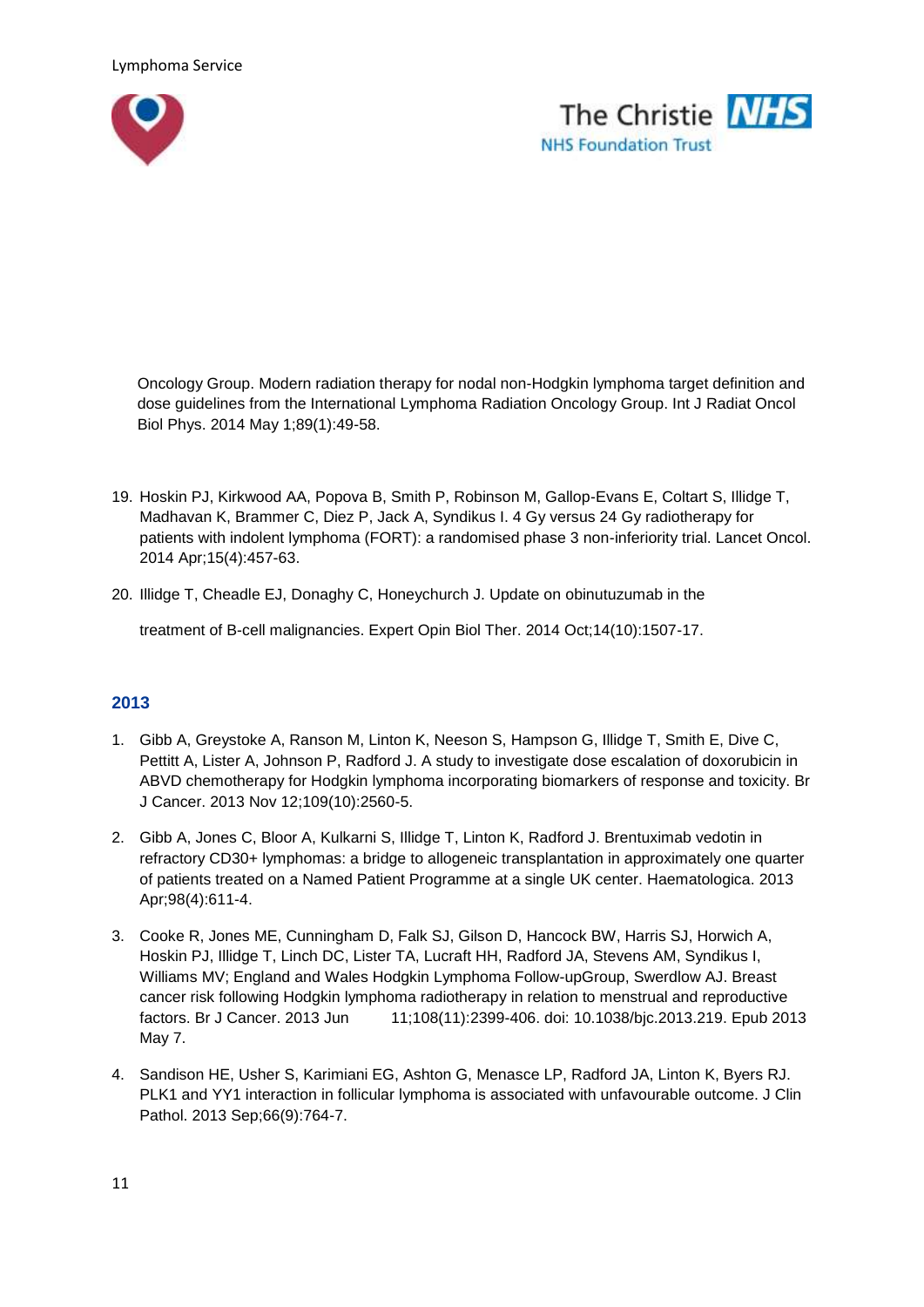



- 5. Rose CJ, Naidoo K, Clay V, Linton K, Radford JA, Byers RJ. A statistical framework for analyzing hypothesized interactions between cells imaged using multispectral microscopy and multiple immunohistochemical markers. J Pathol Inform. 2013 Mar 30;4(Suppl):S4.
- 6. Illidge T, Chan C, Counsell N, Morris S, Scarisbrick J, Gilson D, Popova B, Patrick P, Smith P, Whittaker S, Cowan R. Phase II study of gemcitabine and bexarotene (GEMBEX) in the treatment of cutaneous T-cell lymphoma. Br J Cancer. 2013 Nov 12;109(10):2566-73.
- 7. Scarisbrick JJ, Morris S, Azurdia R, Illidge T, Parry E, Graham-Brown R, Cowan R, Gallop-Evans E, Wachsmuth R, Eagle M, Wierzbicki AS, Soran H, Whittaker S, Wain EM. U.K. consensus statement on safe clinical prescribing of bexarotene for patients with cutaneous T-cell lymphoma. Br J Dermatol. 2013 Jan;168(1):192-200.
- 8. Fields PA, Townsend W, Webb A, Counsell N, Pocock C, Smith P, Jack A, El-Mehidi N, Johnson PW, Radford J, Linch DC, Cunnningham D. De novo treatment of diffuse large B-cell lymphoma with rituximab, cyclophosphamide, vincristine, gemcitabine, and prednisolone in patients with cardiac comorbidity: a United Kingdom National Cancer Research Institute trial. J Clin Oncol. 2014 Feb 1;32(4):282-7.
- 9. Coiffier B, Radford J, Bosly A, Martinelli G, Verhoef G, Barca G, Davies A, Decaudin D, Gallop-Evans E, Padmanabhan-Iyer S, Van Eygen K, Wu KL, Gupta IV, Lin TS, Goldstein N, Jewell RC, Winter P, Lisby S; 415 study investigators. A multicentre, phase II trial of ofatumumab monotherapy in relapsed/progressive diffuse large B-cell lymphoma. Br J Haematol. 2013 Nov;163(3):334-42.
- 10. Radford J, Davies A, Cartron G, Morschhauser F, Salles G, Marcus R, Wenger M, Lei G, Wassner-Fritsch E, Vitolo U. Obinutuzumab (GA101) plus CHOP or FC in relapsed/refractory follicular lymphoma: results of the GAUDI study (BO21000).Blood. 2013 Aug 15;122(7):1137-43.
- 11. Wang ML, Rule S, Martin P, Goy A, Auer R, Kahl BS, Jurczak W, Advani RH, Romaguera JE, Williams ME, Barrientos JC, Chmielowska E, Radford J, Stilgenbauer S, Dreyling M, Jedrzejczak WW, Johnson P, Spurgeon SE, Li L, Zhang L, Newberry K, Ou Z, Cheng N, Fang B, McGreivy J, Clow F, Buggy JJ, Chang BY, Beaupre DM, Kunkel LA, Blum KA. Targeting BTK with ibrutinib in relapsed or refractory mantle-cell lymphoma. N Engl J Med. 2013 Aug 8;369(6):507-16.
- 12. Morschhauser F, Radford J, Van Hoof A, Botto B, Rohatiner AZ, Salles G, Soubeyran P, Tilly H, Bischof-Delaloye A, van Putten WL, Kylstra JW, Hagenbeek A. 90Yttrium-ibritumomab tiuxetan consolidation of first remission in advanced-stage follicular non-Hodgkin lymphoma: updated results after a median follow-up of 7.3 years from the International, Randomized, Phase III First-LineIndolent trial. JClin Oncol. 2013 Jun 1;31(16):1977-83.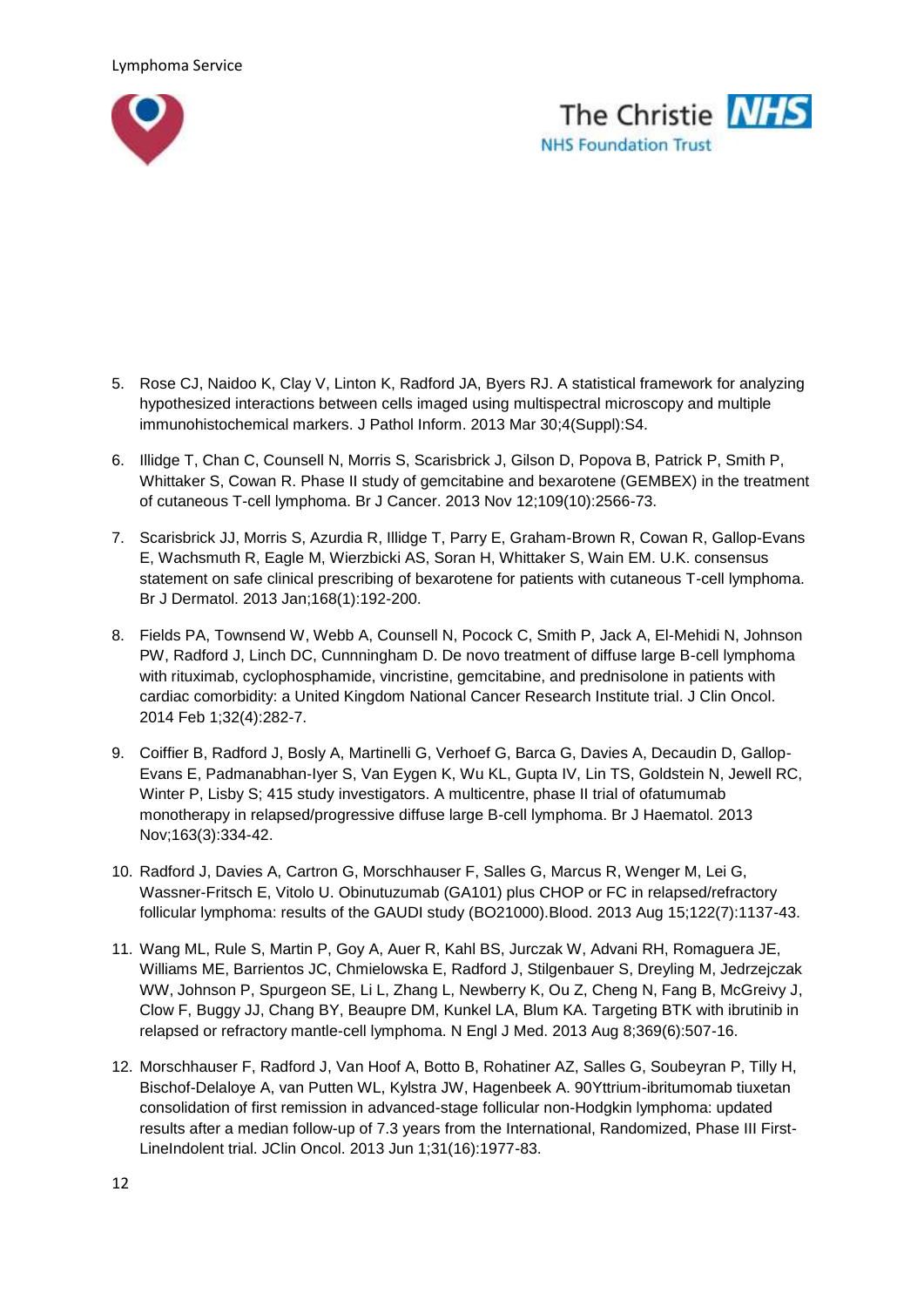



- 13. Cunningham D, Hawkes EA, Jack A, Qian W, Smith P, Mouncey P, Pocock C, Ardeshna KM, Radford JA, McMillan A, Davies J, Turner D, Kruger A, Johnson P, Gambell J, Linch D. Rituximab plus cyclophosphamide, doxorubicin, vincristine, and prednisolone in patients with newly diagnosed diffuse large B-cell non-Hodgkin lymphoma: a phase 3 comparison of dose intensification with 14-day versus 21-day cycles. Lancet. 2013 May 25;381(9880):1817-26.
- 14. Bosly A, Grigg A, Holte H, Gisselbrecht C, Radford J, Rossi A, Lopez-Guillermo A, Trneny M, Sebban C, Hagberg H, Leal da Costa F, Colombat P, Bron D, Coiffier B. A randomized study of interferon α-2b versus no treatment as consolidation after high dose therapy and autologous stem cell transplantation for patients with relapsed lymphoma. Oncologist. 2013;18(11):1189.
- 15. Specht L, Yahalom J, Illidge T, Berthelsen AK, Constine LS, Eich HT, Girinsky T, Hoppe RT, Mauch P, Mikhaeel NG, Ng A; ILROG. Modern radiation therapy for Hodgkin lymphoma: field and dose guidelines from the international lymphoma radiation oncology group (ILROG). Int J Radiat Oncol Biol Phys. 2014 Jul 15;89(4):854-62.
- 16. Collins GP, Parker AN, Pocock C, Kayani I, Sureda A, Illidge T, Ardeshna K, Linch DC, Peggs KS; British Committee for Standards in Haematology; British Society of Blood and Marrow Transplantation. Guideline on the management of primary resistant and relapsed classical Hodgkin lymphoma. Br J Haematol. 2014 Jan;164(1):39-52.
- 17. Arai S, Fanale M, DeVos S, Engert A, Illidge T, Borchmann P, Younes A, Morschhauser F, McMillan A, Horning SJ. Defining a Hodgkin lymphoma population for novel therapeutics after relapse from autologous hematopoietic cell transplant. Leuk Lymphoma. 2013 Nov;54(11):2531-3.
- 18. Cheadle EJ, Sidon L, Dovedi SJ, Melis MH, Alduaij W, Illidge TM, Honeychurch J. The induction of immunogenic cell death by type II anti-CD20 monoclonal antibodies has mechanistic differences compared with type I rituximab. Br J Haematol. 2013 Sep;162(6):842-5.
- 19. Honeychurch J, Melis MH, Dovedi SJ, Mu L, Illidge TM. Immunogenic potential of irradiated lymphoma cells is enhanced by adjuvant immunotherapy and modulation of local macrophage populations. Leuk Lymphoma. 2013 Sep;54(9):2008-15.
- 20. Illidge T. XVII. Radiotherapy in early stage Hodgkin lymphoma. Hematol Oncol. 2013 Jun;31 Suppl 1:92-5.
- 21. Honeychurch J, Dive C, Illidge TM. Synchronous apoptosis in established tumors leads to the induction of adaptive immunity. Oncoimmunology. 2013 Jun 1;2(6):e24501. Epub 2013 Apr 16.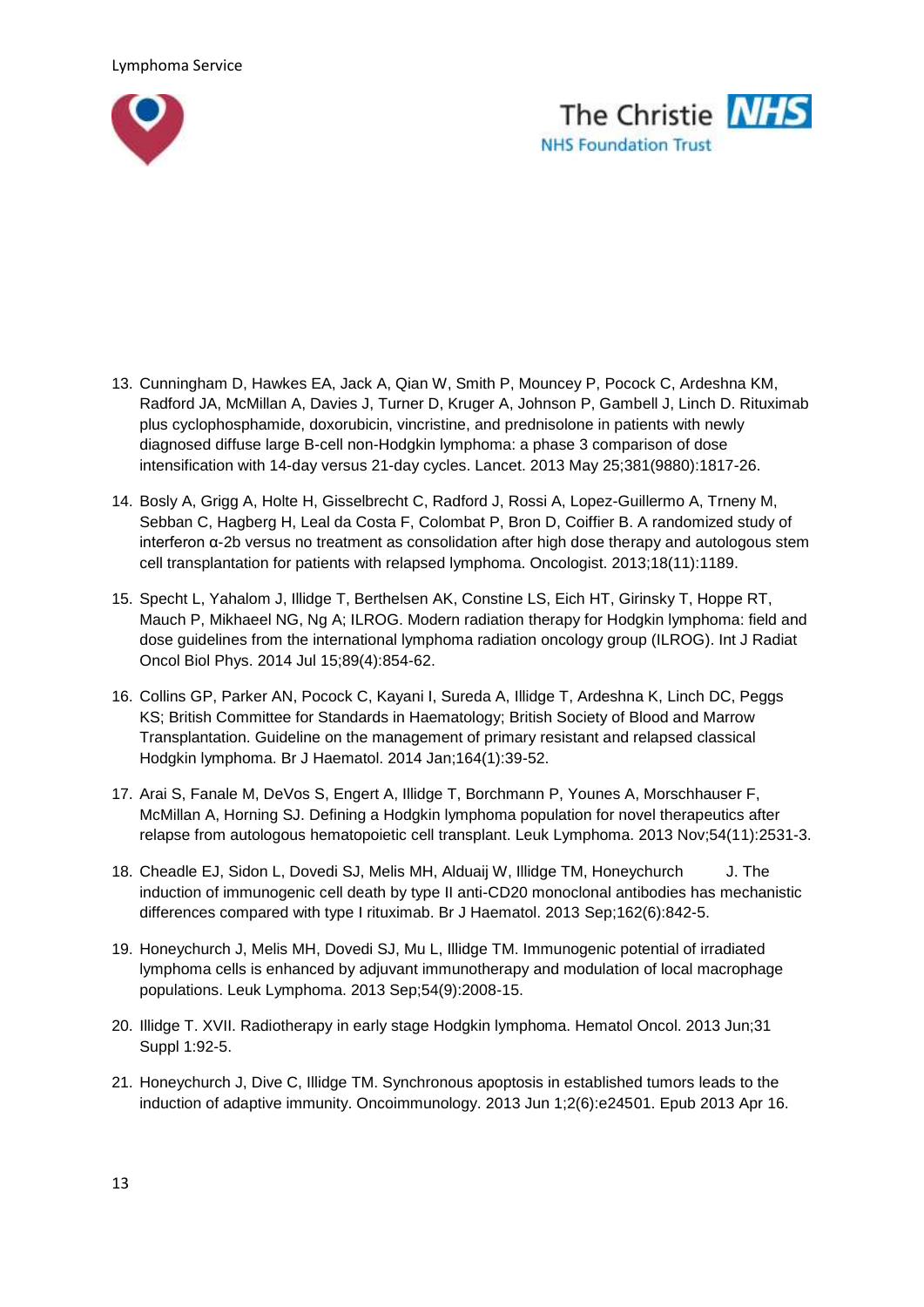



- 22. Melis MH, Simpson KL, Dovedi SJ, Welman A, MacFarlane M, Dive C, Honeychurch J, Illidge TM. Sustained tumour eradication after induced caspase-3 activation and synchronous tumour apoptosis requires an intact host immune response. Cell Death Differ. 2013 May;20(5):765-73.
- 23. Dovedi SJ, Melis MH, Wilkinson RW, Adlard AL, Stratford IJ, Honeychurch J, Illidge TM. Systemic delivery of a TLR7 agonist in combination with radiation primes durable antitumor immune responses in mouse models of lymphoma. Blood. 2013 Jan 10;121(2):251-9.

#### **Research**

#### **Clinical research**

The lymphoma group has an extensive clinical trial portfolio with most trials included in the NCRN portfolio. They offer commercial and non-commercial studies ranging from first in man phase 1 to phase 4 studies. In 2012/13, 30% of all new referrals were considered for participation in a clinical trial, and 20% of patients were enrolled. This is 2% higher than the national average.

Clinical research is supported by 5 clinical research nurses (WTE 4.3) and 5 clinical trial administrators (WTE 4.2). Staffing is supported by commercial income and funding from CRN, CRUK and LLR.

There are currently 26 studies open to recruitment, 12 studies in active follow up, and 6 in set up and predicted to open in the first quarter of 2015. Of the studies that have opened to recruitment in the past 12 months, the team is over 80% compliant with the 70-day target. An audit of trials at closure to recruitment showed that the Lymphoma Group recruited to target in 90% of cases.

To date in the 2014 financial year, 64 lymphoma patients have been enrolled into a clinical trial. This number is lower than previous years because of the small number of national phase 3 noncommercial studies at present. General plans to boost clinical trial recruitment in the future include an annual clinical trial review day and the development of a lymphoma group web page featuring all available lymphoma trials. Following a very recent increase in lymphoma group research nurse numbers, the group also plans to arrange personal visits to colleagues at regional referring hospitals to provide support and detailed information about trials. Finally, they plan to run a pilot project with 'Tomorrow's Medicines' to highlight the existence of certain areas within the UK where is it more difficult to recruit patients into trials.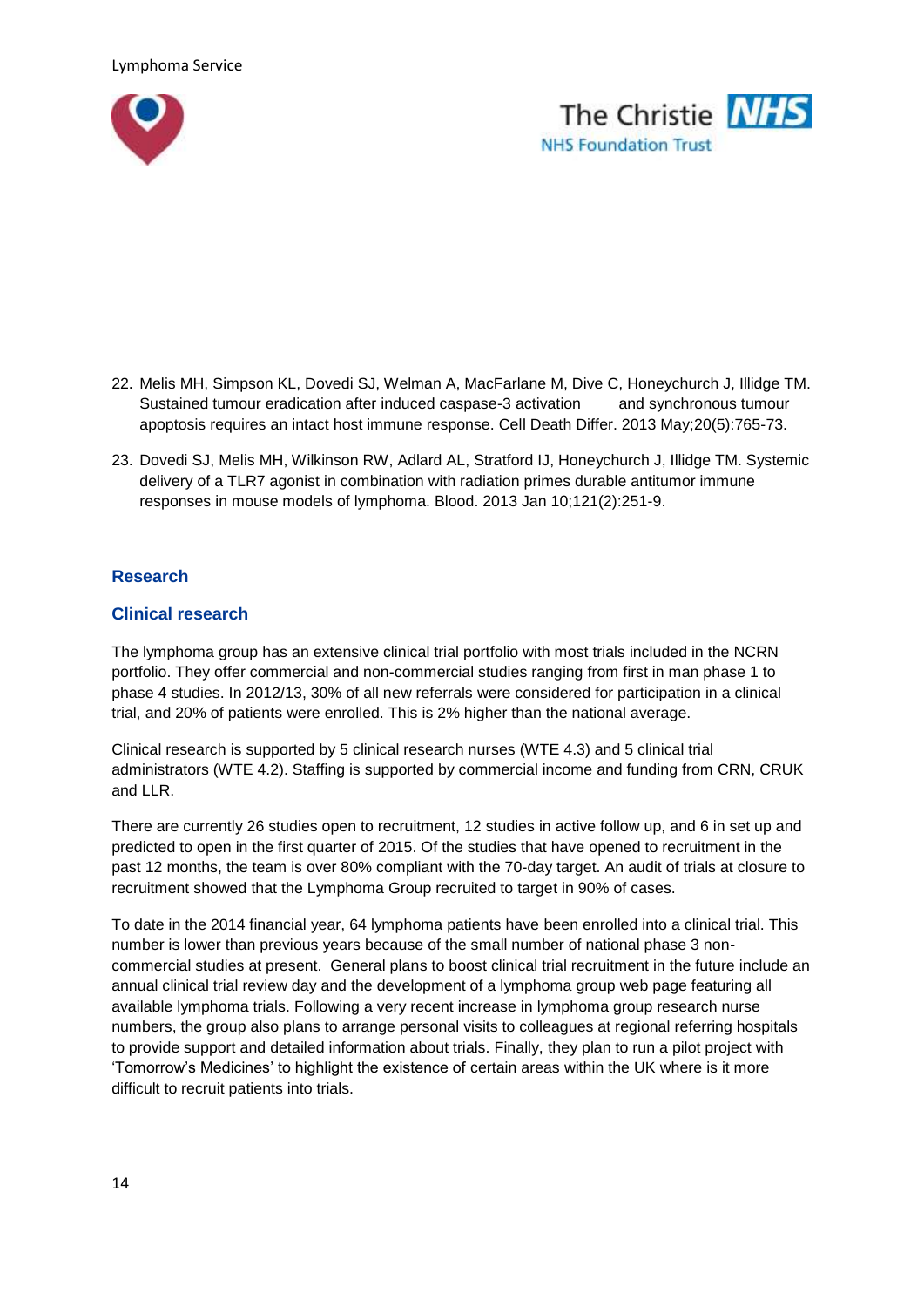



## **List of current recruiting trials:**

- BREVITY; phase 2 study investigating brentuximab vedotin monotherapy in older/frailer patients with untreated Hodgkin lymphoma who are unsuitable for ABVD. EudraCT 2012- 000214-11
- ECHELON-1; randomised open label phase 3 study of brentuximab vedotin + AVD vs ABVD in patients with untreated advanced stage classical Hodgkin lymphoma. ClinicalTrials.gov Identifier: NCT01324596
- ARROVEN; phase 4 post authorisation safety study investigating brentuximab vedotin in approved indications (Hodgkin Lymphoma, CD30+ systemic anaplastic large cell lymphoma). UKCRN ID 14014
- CHECKMATE-205; phase 2 study investigating nivolumab monotherapy in patients with classical Hodgkin lymphoma relapsed or refractory following autotransplant. ClinicalTrials.gov Identifier: NCT02181738
- PACIFICO; randomised phase 3 study comparing R-FC and RCVP in patients over the age of 60 with untreated follicular lymphoma requiring therapy. ClinicalTrials.gov Identifier: NCT01303887
- BAYER 16349; phase 2 study investigating the intravenous PI3K inhibitor copanalisib in patients with relapsed/refractory follicular lymphoma. ClinicalTrials.gov Identifier: NCT01660451
- C16017; phase 2 study of the oral second generation proteasome inhibitor MLN9708 in patients with relapsed or refractory follicular lymphoma. ClinicalTrials.gov Identifier: NCT01939899
- CHECKMATE 140; phase 2 study of Nivolumab in patients with relapsed or refractory follicular lymphoma. ClinicalTrials.gov Identifier: NCT02038946
- DI-B4; phase 1 dose escalation study investigating the anti CD19 monoclonal antibody DI-B4 in patients with advanced CD19 positive indolent B-cell malignancies. EudraCT 2012-002133- 11
- Gilead 0125; phase 3 randomised double blind, placebo controlled trial comparing idelalisib in combination with bendamustine and rituximab in patients with previously treated indolent Bcell lymphoma. ClinicalTrials.gov Identifier: NCT01732926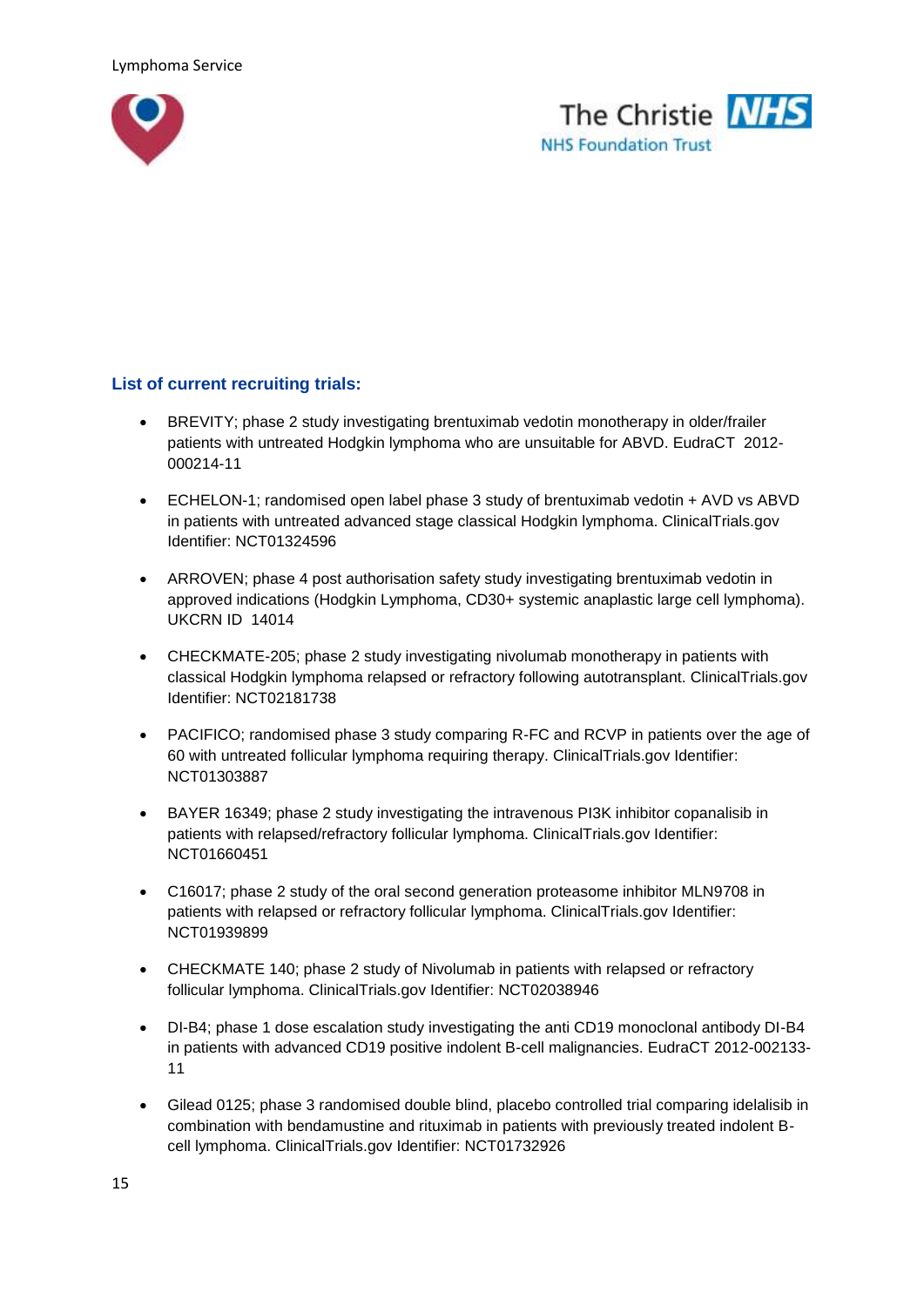



- CONTRALTO; non-randomised phase 2 open label study of GDC-0199 plus rituximab vs GDC-0199 plus rituximab and bendamustine in patients with relapsed or refractory indolent B cell Non-Hodgkin Lymphoma. ClinicalTrials.gov Identifier: NCT02187861
- IELSG37; randomised open label phase 3 trial comparing radiotherapy consolidation vs no further treatment in patients with primary mediastinal large cell lymphoma who have responded to RCHOP induction therapy. ClinicalTrials.gov Identifier: NCT01599559
- INCA; phase 3 study comparing R-GCVP and R-inotuzumab ozogamicin for untreated DLBCL in patients who are unfit for RCHOP because of existing cardiac disease or significant cardiac risk factors. ClinicalTrials.gov Identifier: NCT01679119
- Phoenix; phase 3 trial evaluating the addition of ibrutinib to RCHOP in untreated DLBCL with an non-GCB phenotype. ClinicalTrials.gov Identifier: NCT01855750
- REMoDL-B; randomised phase 3 trial evaluating the addition of bortezomib to RCHOP in untreated DLBCL stratified by ABC/GCB. ClinicalTrials.gov Identifier: NCT01324596
- Checkmate 139; phase 2 study evaluating nivolumab monotherapy in patients with relapsed or refractory DLBCL who have either failed or are not eligible for autologous stem cell transplant. ClinicalTrials.gov Identifier: NCT02038933
- CHEMO-T; randomised phase 3 trial comparing CHOP and GEM-P in patients with untreated peripheral T cell lymphoma. ClinicalTrials.gov Identifier: NCT01719835
- ECHELON-2; phase 3 trial comparing brentuximab vedotin-CHP and CHOP and CHP- in untreated CD30-positive Mature T-cell Lymphomas. ClinicalTrials.gov Identifier: NCT01777152
- Millenium C25006; single-arm, open-label, phase 4 clinical trial to evaluate the efficacy and safety of brentuximab vedotin monotherapy in patients with relapsed or refractory Systemic Anaplastic Large Cell Lymphoma. ClinicalTrials.gov Identifier: NCT01909934
- ALCANZA; phase 3 trial comparing brentuximab vedotin and investigator choice chemotherapy (methotrexate or bexarotene) in patients with CD30-positive cutaneous T-cell lymphoma. ClinicalTrials.gov Identifier: NCT01578499
- Kyowa 0761-010; randomised open-label phase 3 trial of anti-CCR4 monoclonal antibody KW-0761 (mogamulizumab) vs vorinostat in patients with relapsed cutaneous T-cell lymphoma. ClinicalTrials.gov Identifier: NCT01728805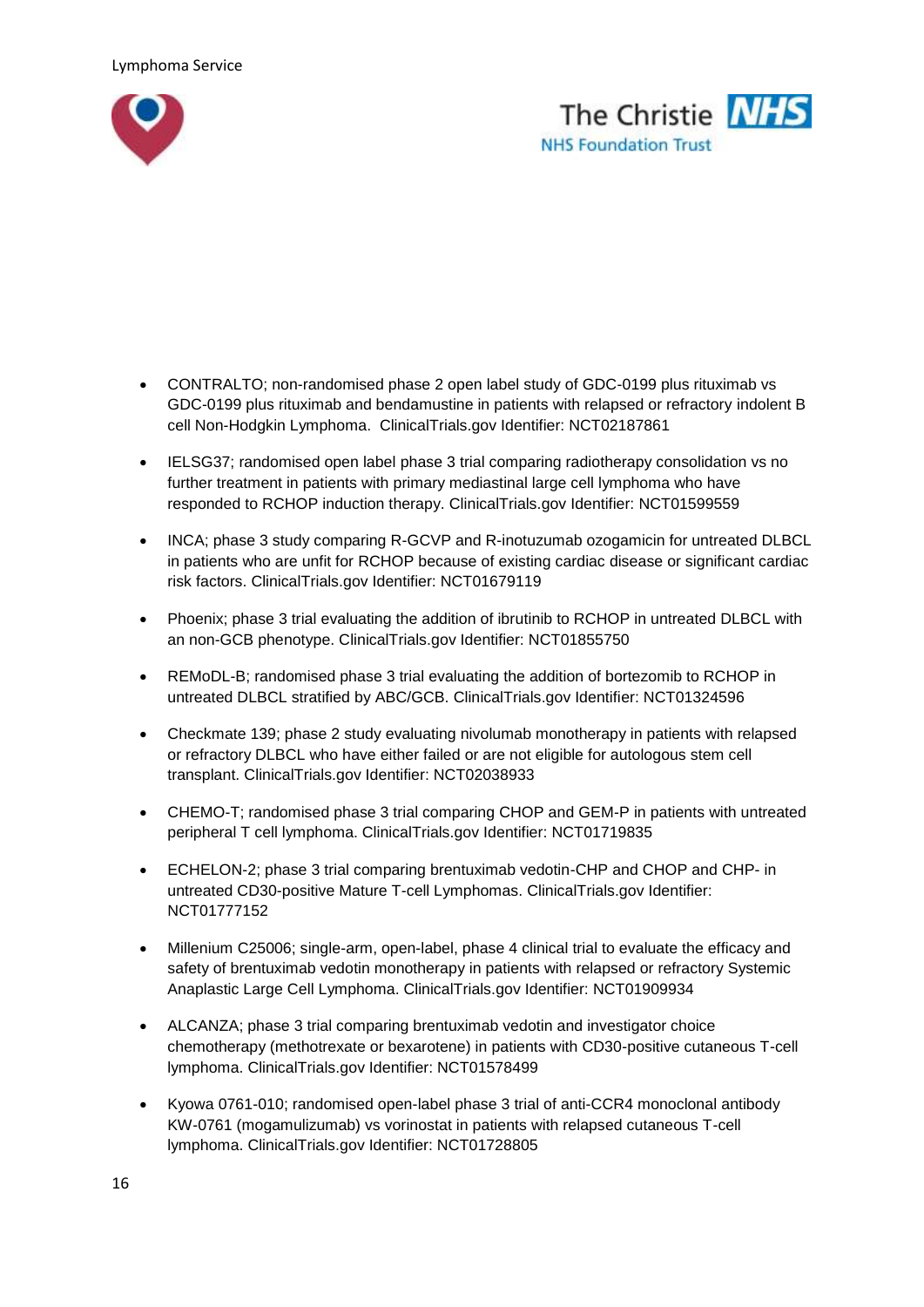



Clinical trial highlights in 2014 included top recruiter nationally to the ORCHARRD study, the first UK site to enrol a patient on both Checkmate 140 and 205 studies, global top recruiter to the ARROVEN trial, and roles in pivotal clinical trials including the RAPID trial and a phase 2 study of ibrutinib. The national RAPID trial (CI, Radford) showed that PET scanning can be used to identify patients with early stage Hodgkin lymphoma who do not require radiotherapy after chemotherapy. This will reduce the duration and cost of treatment and, most importantly, the incidence of radiation induced second cancers and cardiovascular disease with a positive effect on overall survival. Guidelines are being amended worldwide. Results of the phase 2 study of ibrutinib in mantle cell lymphoma (published in *NEJM* 2013) were outstanding and are changing the management of this aggressive disease worldwide. As a result of this work, ibrutinib was awarded an FDA licence end 2014 and in the UK was added to the Cancer Drugs Fund list in January 2015.

The Manchester Cutaneous Lymphoma service is one of only three within the UK to be invited to join an international research collaborative in cutaneous lymphoma with participants limited to prestigious centres in the USA, Europe, Japan and Australia (The CLIC collaboration). The Manchester service is one of only three centres participating in two international phase III trials in cutaneous lymphoma.

#### **Basic science and translational research**

The lymphoma consultants have an extensive programme of basic science and translational research facilitated through academic positions within The University of Manchester. Further details of can be found at the University of Manchester webpages: [http://www.cancer.manchester.ac.uk/.](http://www.cancer.manchester.ac.uk/)

#### **Grant Income for clinical, translational and basic laboratory research since 2011:**

| Teenage Cancer Trust (JR, TCT professor)       | £617k |
|------------------------------------------------|-------|
| Cancer Research UK (JR, co-I various projects) | £4M   |
| AstraZeneca (JR & KL, co-Is)                   | £204k |
| Leukaemia & Lymphoma (JR, PI)                  | £69k  |
| Kanka Gajendra Foundation (JR, PI)             | £71k  |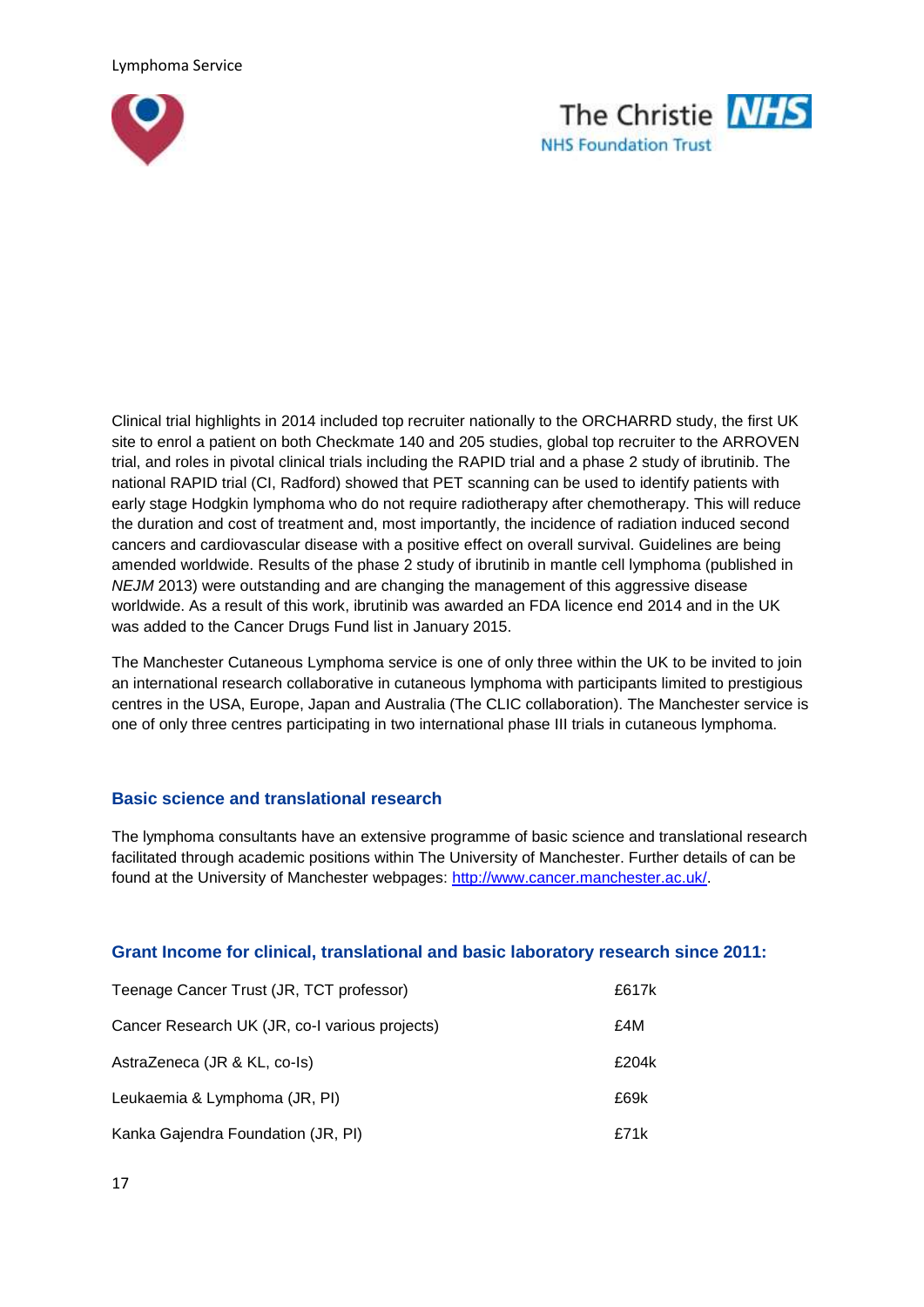



| MAHSC (JR (PI), KL (co-I)                            | £10k  |
|------------------------------------------------------|-------|
| Millenium (JR (PI), KL (co-I)                        | £82k  |
| Christie Hospital (KL (PI), JR (co-I)                | £158k |
| Medical Research Council (KL (PI), JR (co-I)         | £59k  |
| UMIP (KL, PI)                                        | £9k   |
| CRUK project grant (KL, PI)                          | £75k  |
| Pfizer (KL, PI)                                      | £2k   |
| CRUK programme immunotherapy & radiotherapy (TI, PI) | £2.4M |
| LLR project grant (TI, PI)                           | £400k |
| Kay Kendall Research Foundation (TI, PI)             | £350k |
| PCUK (TI, Co-I)                                      | £5M   |
| CRUK lung cancer centre of excellence (TI, Co-I)     | £2M   |
| CRUK major centre (radiotherapy research) (TI, Co-I) | £3M   |

# **Clinical Audit activity**

The lymphoma group conducted 16 clinical audits in 2013/14 including the following topics (audit leads):

- 1. Re-audit of bone marrow procedures performed by the lymphoma clinical nurse specialist (JR))
- 2. Haemato-oncology NSSG audit of trial recruitment (MH)
- 3. Audit of rasburicase use relative to hospital policy (JR)
- 4. Audit of the use of FDG-PET in the management of new cases of Hodgkin lymphoma and DLBCL presenting to The Christie 2010-11 (BT)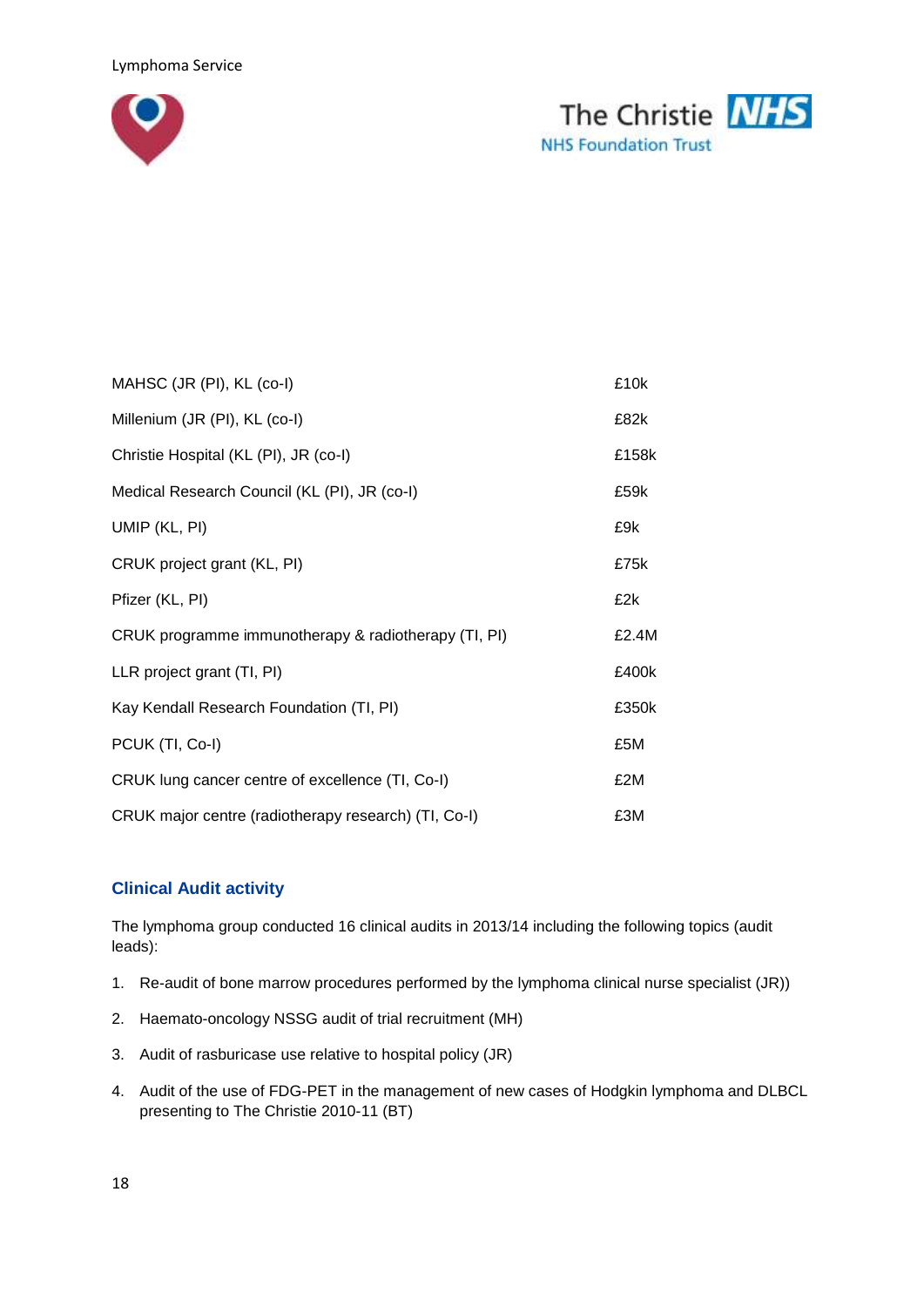



- 5. A DTC commissioned audit of clinical outcomes following gemcitabine therapy in relapsed / refractory lymphoma (KL)
- 6. Efficacy of anti-emetic therapy in patients receiving ABVD chemotherapy for Hodgkin lymphoma (KL)
- 7. Outcome of lymphocyte predominant Hodgkin lymphoma at The Christie (MH)
- 8. Retrospective review of the demographics, management and outcomes of patients with primary cutaneous B-cell lymphoma, leg type (RC)
- 9. Lymphoma patient satisfaction survey (KL)
- 10. Cardiac toxicity in lymphoma survivors (RC)
- 11. Re-audit of HIV screening in lymphoma (KL)
- 12. Re-audit of rasburicase use relative to hospital policy (JR)
- 13. Audit of referral patterns for newly diagnosed and relapsed cases of lymphoma (KL)
- 14. The response of total skin electron bean therapy for cutaneous T-cell lymphoma using the M-SWAT score (RC)
- 15. Cutaneous lymphoma patient satisfaction survey (JG)
- 16. Treatment and clinical outcomes of treatment for peripheral T-cell lymphoma at The Christie and Royal Marsden hospitals (KL)

#### **Ongoing audits**

- Clinical outcomes of TSEBT
- Impact of abdominal radiotherapy on renal function
- 10 year clinical outcome of a cohort of patients diagnosed with lymphoma across Manchester in 2004
- Dose distribution to breast tissue for women under 36yrs of age receiving supra- diaphragmatic radiotherapy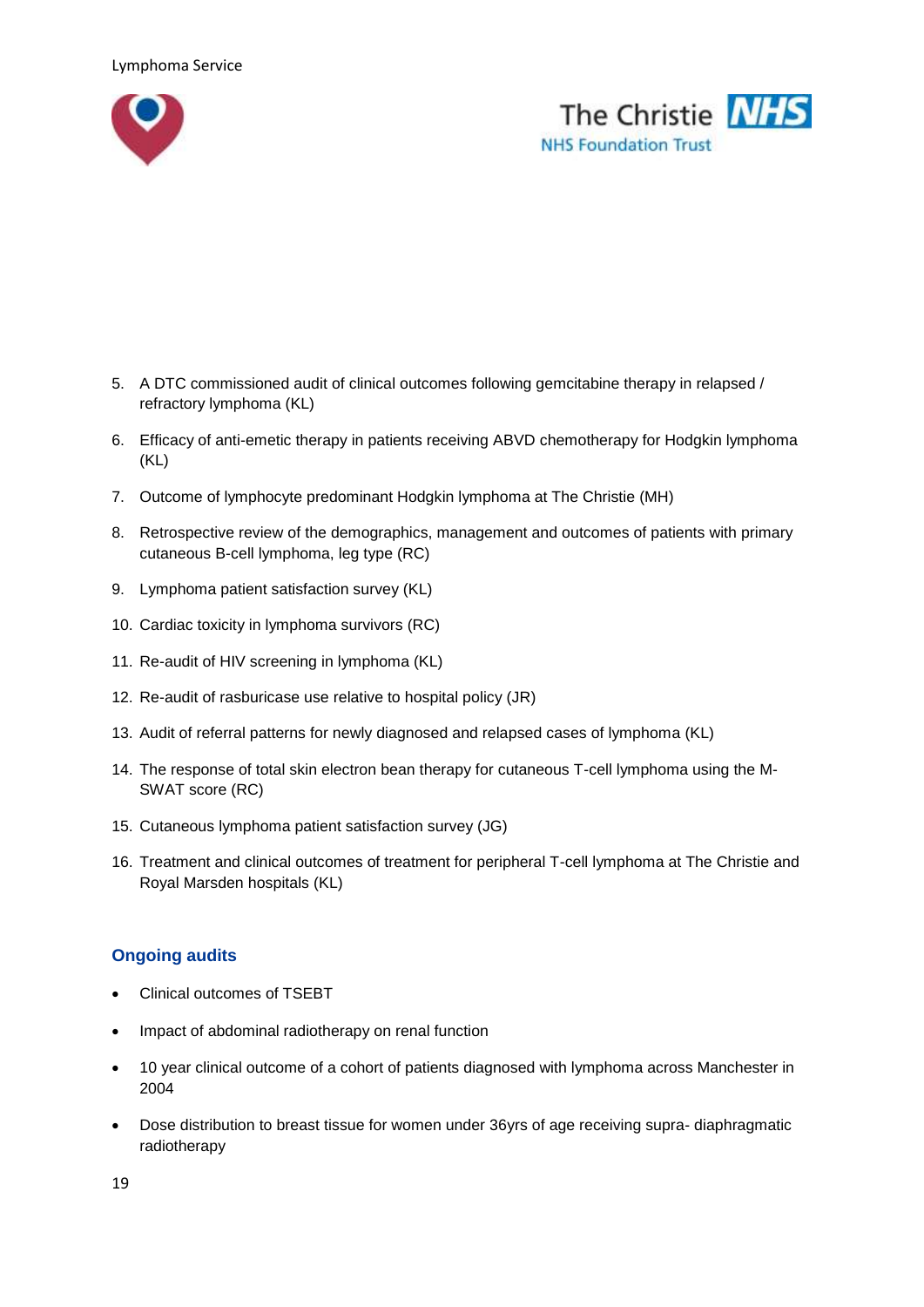



Incidence of lymphopaenia and associated viral complications in patients treated for lymphoma

## **Educational, Teaching and Training activity at the Christie**

The lymphoma team has a close collaborative relationship with the Christie School of Oncology delivering undergraduate and post graduate education to medical students, trainees (clinical oncology, medical oncology, ENT surgeons, haematologists, ophthalmologists, GPs), consultant colleagues, hospital based nurses and allied health professionals and colleagues in primary care. They participate in one of the largest clinical oncology and medical oncology training schemes in the UK, and have a regular attachment of three specialist registrars (1 clinical oncology, 1 medical oncology, 1 haematology) and 1 clinical research fellow on our team. They regularly teach on specialist registrar training days. In 2013, 46 medical students attended lymphoma clinics on the SSB and MRI Oncology Taster Programme (years 3 and 5) and the HLB programme (year 3).

Group members are active participants in the organisation and running of the MRes course in Oncology (RC, KL), and deliver lectures on the BSC pathology course (TI, KL), MRes Oncology course (RC, TI, KL), 5<sup>th</sup> year prescribing course (MH) and the 3<sup>rd</sup> year Heart/Lungs and Blood module (MH). In 2015, the lymphoma nurse clinician (VG) set up a dedicated "teaching clinic" for  $3<sup>rd</sup>$  year medical students.

In 2013/14, the lymphoma consultants supervised 1 PhD student, 3 BSc and 2 MRes students, as well as  $3<sup>rd</sup>$  to  $5<sup>th</sup>$  year students doing lymphoma associated projects (PEPs), placements and electives; in 2013, 3 year 4 project option students, 1 year 3 SSC student and 2 year 2 student assistantships. 4 further PhD students are planned for 2015. MH is involved in organising and examining medical students including OSCEs, 4th year Mind and Movement and 3rd year Summative Assessments. RC has previously been an examiner for the Royal College of Radiologists. VG is a medical student OSCE examiner at both The Christie and the Manchester Medical School.

The lymphoma team is represented on the Christie Undergraduate Board (RC, MH, KL, VG) and participates in the annual medical school taster day for 120  $6<sup>th</sup>$  form students, as well as hosting students for work experience placements in July.

In April 2014 they ran an international conference for Egyptian haemato-oncologists and have subsequently been invited to participate in the Annual Oncology conference in Cairo.

Lymphoma consultants hold esteemed leadership roles within education and are regularly invited to deliver educational lectures at national and international meetings – most recently, ICML, ECCO, Oxford Lymphoma Course, Oxford University (JR), ASH, ICML, ASTRO, NCRI (TI), ESMO, Leicester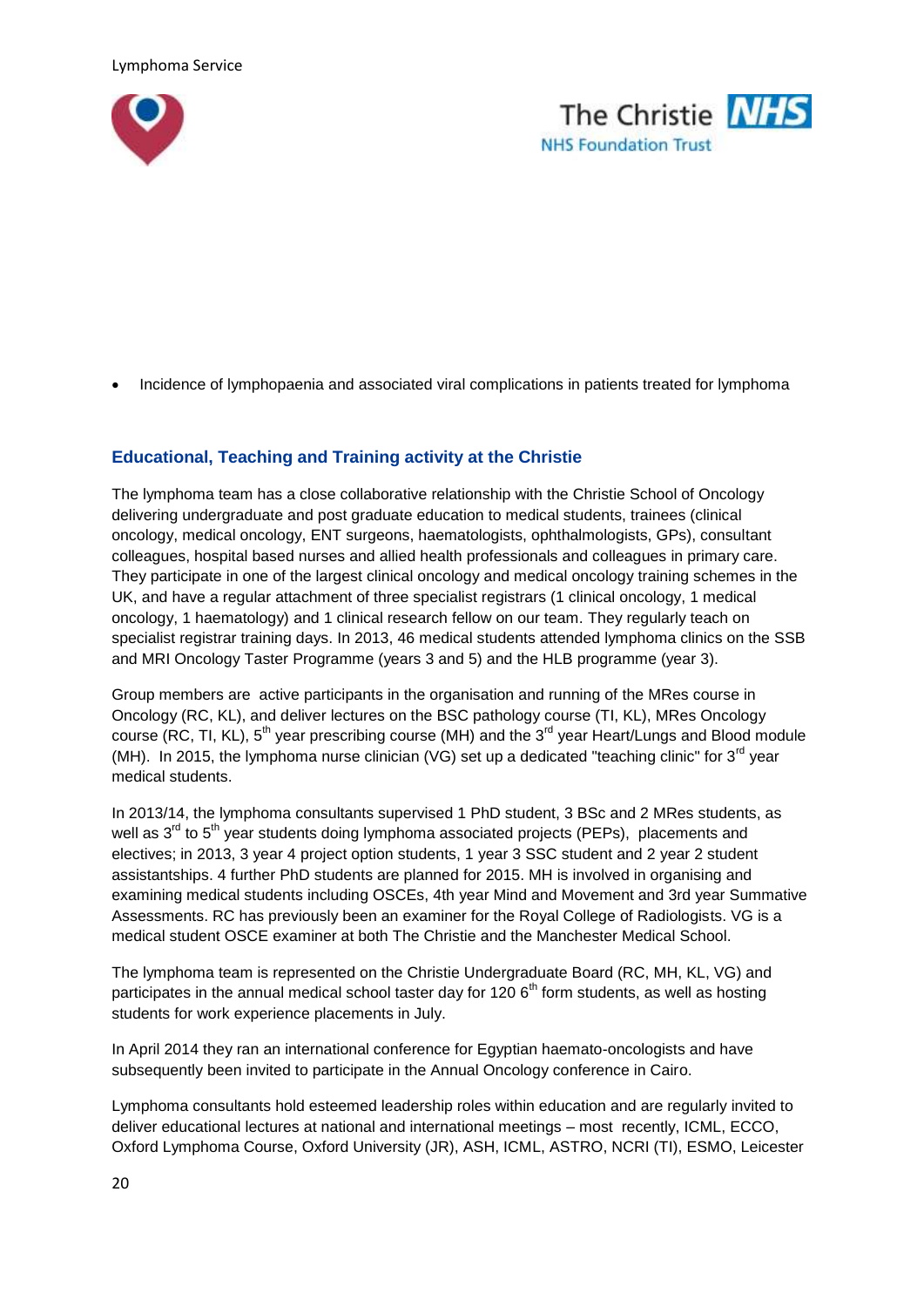



Regional Haematology Meeting (KL), and The Christie International Student Oncologist Conference (MH). RC is Director of the Christie School of Oncology and Undergraduate Lead for the Institute of Cancer Sciences. KL and RC are members of the MRes Oncology Board. JAR is UK lead for both the European Lymphoma Institute and the ESMO Scientific Working Group for lymphoma. In 2015, he was elected to Faculty of ESMO as lead for haemato-oncology. He is a member of the ISHL Scientific Committee and will be representing UK Lymphoma at Lunenburg Conference March 2015.

#### **Leadership and Esteem**

Since 2010, JR has been the Teenage Cancer Trust Professor of Teenage and Young Adult Cancer Medicine and advises the charity on national/international policy in this area. He is in his second term as chair of the UK NCRI Lymphoma Clinical Studies Group that organises clinical research in lymphoma across the UK. JR also holds advisory positions for government, charities and other bodies including the Lymphoma Association. He is a member of the Scientific Committee of the International Symposium on Hodgkin lymphoma, the editorial board of the Journal of Clinical Oncology and UK lead for the Lymphoma Scientific Working Group of the European Haematology Association.

TI is group leader for the CRUK Targeted Therapy Group, deputy Chair of the ICS and chairman of the Radiation Related Research Group of the Manchester Cancer Research Centre. From 2010-2014 he was chairman of the NCRI Clinical and Translational Radiotherapy Group (CTRad). At The Christie, TI is chairman of the Radiotherapy Related Research Group. He has been programme lead for NIHR Academic Clinical Fellows / Lecturers in Oncology, NW Deanery / Manchester University since 2005, and is a Group leader at the CRUK Paterson Institute. TI also holds leadership positions within the Royal College of Radiologists and has played an extensive role in developing international guidelines for ILROG (radiotherapy in Non Hodgkin Lymphoma) and the British Committee for Standards in Haematology (BCSH) (follicular lymphoma, chronic lymphocytic leukaemia, relapsed Hodgkin lymphoma, diffuse large B-cell lymphoma). He was an organiser for the NCRI annual meeting radiotherapy sessions from 2010-2012.

RC has previously chaired the UK Cutaneous Lymphoma Group and is a current member of the EORTC Cutaneous Lymphoma Task force and the MRC Trial Steering Group.

ES is clinical lead for the Proton Therapy project and has been involved in developing the indications list. He also chairs a national group collecting outcomes data that will form the basis of the national radiotherapy dataset.

KL is a member of the NCRI indolent lymphoma subgroup, the national primary CNS lymphoma subgroup and has recently been invited to join the Gilead medical faculty. She is on the NCC-N/NICE